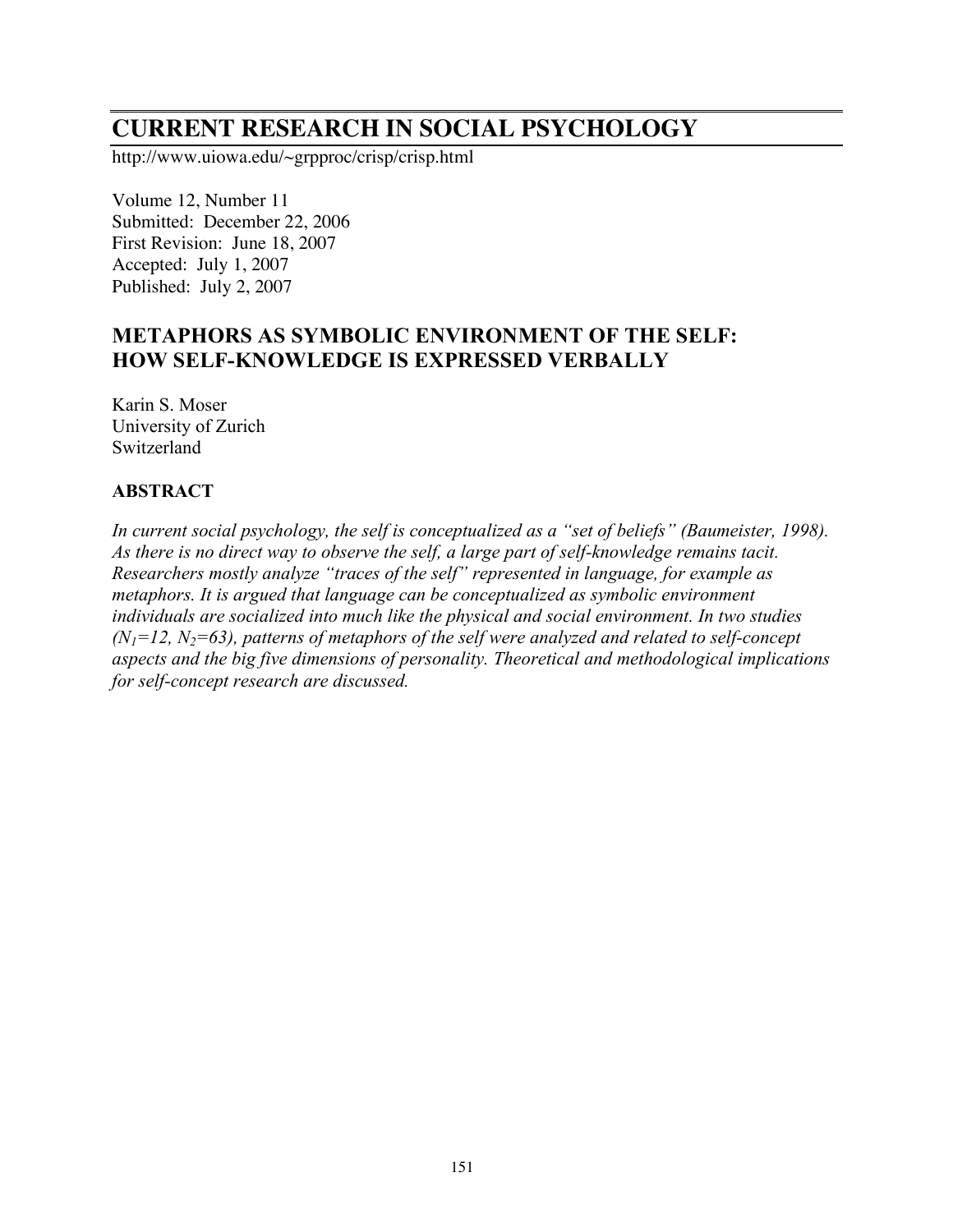#### **INTRODUCTION**

Social psychological research on the self in the past twenty-five years can be characterized by an increasing awareness of social, cultural, and environmental factors important in the development and maintenance of the self (Csikszentmihalyi & Rochberg-Halton, 1981; Proshansky, 1978; Wicklund & Gollwitzer, 1982; Hormuth, 1990). While behaviorists treated the self merely as a black box that merited no further consideration, the "cognitive turn" of the 1960s brought the self back into the focus of main-stream research. The realization that information processing and cognitive representations play an important role in understanding human behavior called to attention that the self is a construct that can be described as a set of beliefs about the self (Baumeister, 1998; Markus & Zajonc, 1985; Markus & Sentis, 1982; Markus & Wurf, 1987; Rosenberg & Kaplan, 1982; Snygg & Combs, 1949). This paradigm shift not only changed the topics of research in social psychology; the new research on the self-concept was in a sense also a movement back to the roots of social psychology at the end of the nineteenth century and the first half of the twentieth century (Cooley, 1902; James, 1890; Mead, 1934, Kuhn & McPartland, 1954).

It lies in the very characteristic of the self that it has to be assessed indirectly, either by observing interactions with others and with the physical environment or by studying beliefs about the self as a result of self-reflection. As there is no direct way to observe the self, a large part of selfknowledge remains tacit (Baumeister, 1998). This is true regardless of whether the self is studied in a "realistic" environment or experimentally, whether the self is assessed by standardized selfconcept scales, by self-descriptive statements such as the twenty statements test (Kuhn & McPartland, 1954), or by open-ended questions in interviews. In all cases, knowledge about the self is at least to some extent mediated by language. Self-knowledge is expressed – not exclusively but mostly – in language. What researchers obtain and analyze as data are mostly "traces of the self" represented in language. Because of the great importance of language for selfknowledge, it is argued in this paper that language should be conceptualized as a symbolic environment of the self and studied accordingly (Moser, 2003). Analogous to the physical and social environment, language is a symbolic environment individuals are socialized into, with rules and artifacts representing social and cultural beliefs about the world. So-called conventional metaphors for instance, as one example of linguistic artifacts, are typical for a specific culture and time period and are influenced by cultural, social, political and technological changes. It seems therefore very likely that language is not merely a "neutral" instrument of selfexpression, but that the cultural and social belief system inherent in language is likely to influence individual language use and beliefs about the self. In this paper, it will therefore be argued that the relation between language and self-knowledge should be of great interest to social psychologists as it will help to understand the interaction of private self-knowledge and socially and culturally constructed self-knowledge. It will also be argued that to study language as a symbolic environment of the self, metaphors are an adequate methodology in self-concept research.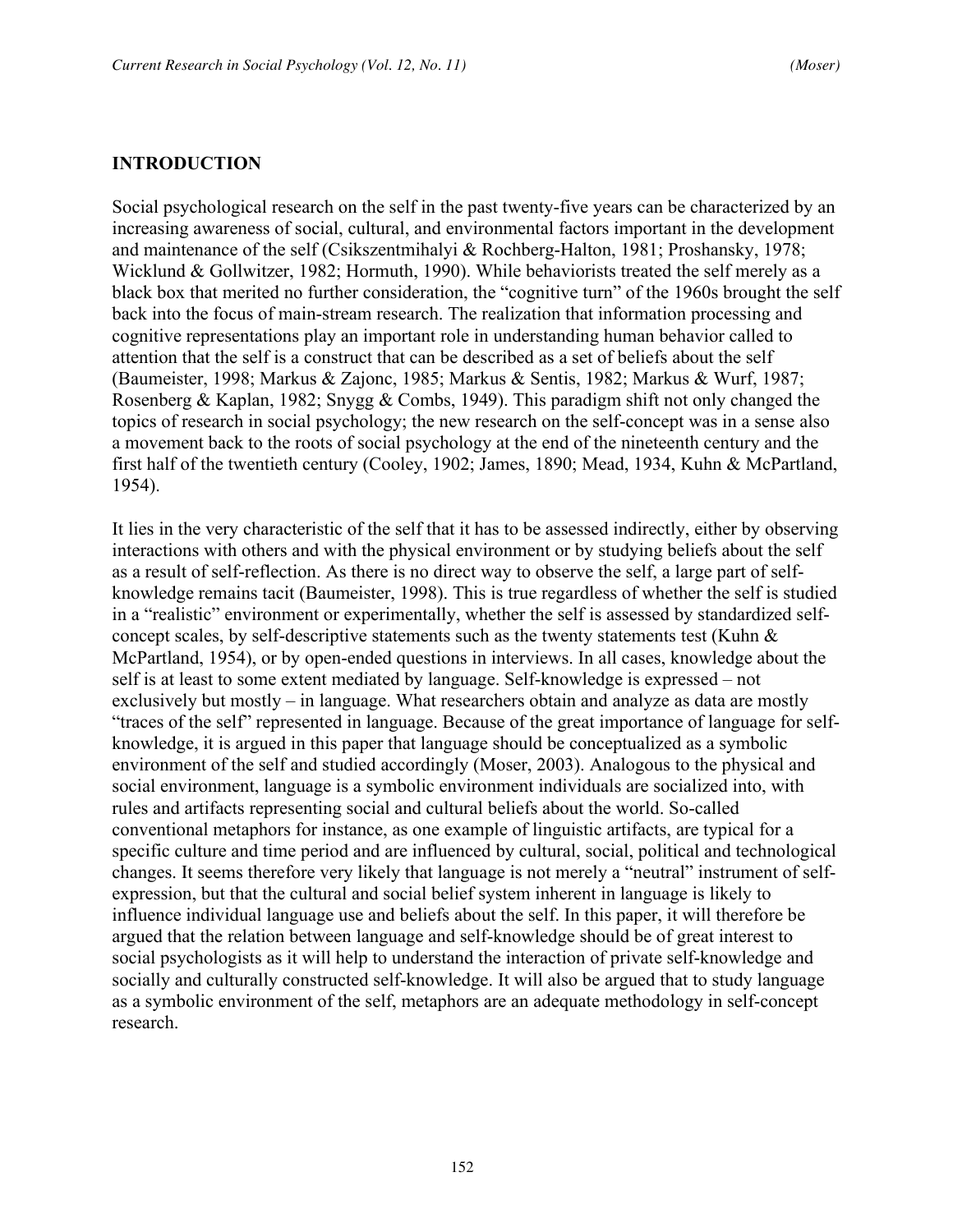## **Language and the Self in Social Psychology**

The relation of language and self has been studied extensively in psychology, mainly in developmental studies of self and identity, where language acquisition is seen as one of the main socialization agents and as indispensable for the development of a sense of self (Stern, 1985). Only by learning to name things – physical self-attributes as well as inner states and feelings – a sense of self can evolve, and the experience of privacy of self-experiences leads to the development of the private self (Singer & Kolligian, 1987). In social psychology, studies on social identity formation (Deaux, 1996), and group identity investigated the role of language (Giles, 1978; Giles, Bourhis, & Taylor, 1977), which was also the subject of controversial discussions (Edwards & Potter, 1992; Liebkind, 1992). A number of ecological studies based on Mead's theory of symbolic interactionism (1934) studied the meaning of things and places for the self (Csikszentmihalyi & Rochberg-Halton, 1989; Dittmar, 1992). In the process of symbolization, physical objects and the physical environment were assumed to take on importance for the self through processes of communication and the attribution of personal meaning to things and places. Representation and communication of self-knowledge were indeed recognized as central link between environment and self. Empirical evidence of the importance of self-related language for self-knowledge was also shown in a study on attribution processes (Fiedler, Semin, Finkenauer, & Berkel, 1995). Constructivist research in social psychology used narrative approaches to the self to study how story structure, self-actualization, and selfpresentation interact, and how they related to life stories in therapeutic settings and clinical case studies (Gergen & Gergen, 1988; Kerby, 1991; McAdams, 2001; White & Epston, 1990). Although the importance of language has gained wider recognition in social psychological selfconcept research (Franzoi, 1996; Kihlstrom & Klein, 1994; Markus, Kitayama, & Heiman, 1996), it is still a rather neglected subject.

#### **Organization of Self-Knowledge**

Current self research in social psychology sees the self as a construct best described as a set of beliefs about the self (Baumeister, 1998). Instead of conceptualizing the self-concept as an entity, today's view of the self sees it as an aggregate of self-schemata rather than a single conception of self (Markus, 1982). Current literature in social psychology uses the terms self-concept and selfknowledge synonymously and includes in self-knowledge all beliefs about the self, whether they might be true or false. It is believed that only part of the full self-knowledge is present in selfawareness at any given time. Different terms have been proposed for the present part of selfknowledge, such as the phenomenal self (Jones & Gerard, 1967), the spontaneous self-concept (McGuire et al., 1978), and more recently, the working self-concept (Markus & Kunda, 1986) or the actual self (Higgins, 1987). The difference between a working self-concept and the full selfknowledge also means that different and even inconsistent beliefs about the self can coexist. Only the working self-concept is thought to have to be internally consistent, otherwise views about the self could be widely discrepant or even contradictory. The organization of selfknowledge into different self-schemata is thought to be quite loose, as theorized in selfdiscrepancy theory and evidenced in several studies (Higgins, 1987; Higgins, van Hook & Dorfman, 1988) and to differ in complexity (Linville, 1987). In his self-discrepancy theory, Higgins (1987) postulates that the self-concept contains two more self-representations or selfschemata besides the actual self: the ideal self and the ought self. While the actual self refers to the currently activated and salient aspects of self, the ideal self represents the hopes, wishes and goals of a person from the perspective of how this person would ideally see him- or herself. In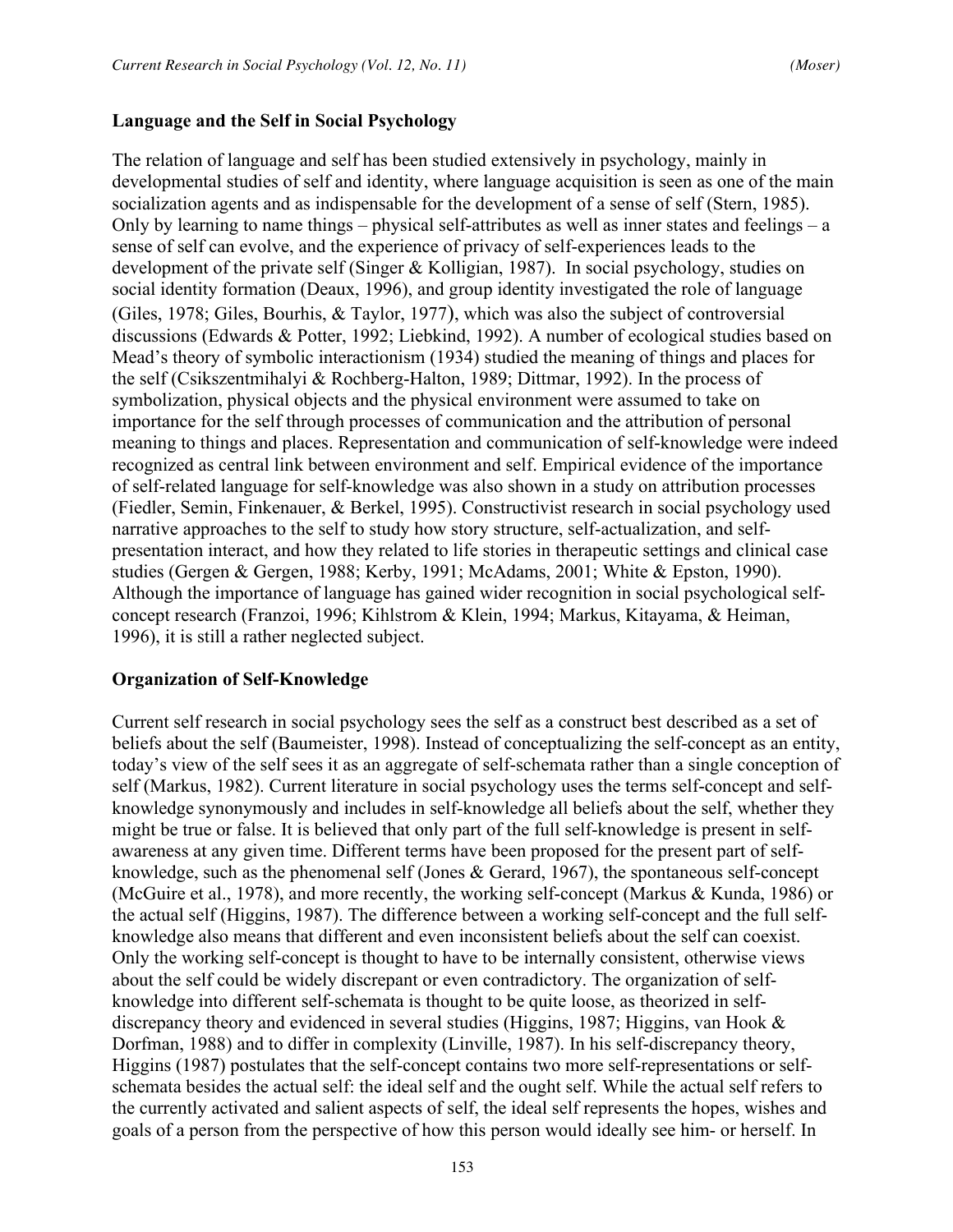contrast, the ought self represents all the responsibilities, tasks and norms a person feels obligated to fulfill. Earlier conceptions of self have distinguished between material, social and spiritual self (James, 1892), the diffuse, private, public and collective self (Greenwald  $\&$ Pratkanis, 1984) and the different types of self-presentations postulated by Goffman (1959), Tedeschi (1986) and Schlenker (1980). Markus & Nurius (1986) have also proposed possible selves as central motivational structures of the self-concept. The different aspects of the selfconcept have been shown to have a strong motivational impact on people's behavior and attitudes, as people try to avoid negative self-perceptions and strive for a positive self-concept.

#### **Metaphorical Representation of Self-Knowledge**

Metaphors are powerful cognitive tools to relate abstract and complex self-knowledge to concrete experiences, thereby enabling self-reflection and communication of the inner self. Metaphors are assumed not only to have representational functions, but to provide also the basis for understanding, decision-making, and action (Dutke, 1994; Vosniadou & Ortony, 1989, Ortony, 1993). As shown in the experiments of Gentner and Gentner (1983), for example, if people understand the functioning of an electric light switch in terms of an analogy to the water cycle, they see electrical current as functionally equivalent to water pressure, the battery as a water tank, and the light switch as a kind of valve that is used to interrupt the flow of water. This metaphorical model of electricity enables them to understand the abstract phenomenon of "electric current". It also provides a useful basis for problem solving, such as for repairing a nonfunctioning light switch. Although the water metaphor is not correct in technical terms, the functional analogy of electric current and water cycle is sufficient for a "naïve" understanding of the abstract concept of electricity and for everyday problem-solving skills.

The same basic mechanisms of analogy work in the case of other abstract concepts such as the self. If for example, self-knowledge is expressed as being *"on a path"*, the metaphor model of the path provides strategies as well as insights into how the self works and how important selfrelevant goals, such as professional success or satisfactory personal relationships, might be achieved. Using the path analogy, success can be conceptualized as a matter of *"choosing the right path"*, and of *"taking a stepwise approach to the goal"*, and so on (Moser, 2003) [1]. Certain forms of psychotherapy make use of these properties of metaphors, analyzing habitual metaphors and helping their clients to develop alternative metaphorical models to help them understand important experiences and map their life stories (Buchholz, 1996; Combs & Freedman, 1990; Lankton & Lankton, 1991). Metaphors are also central in capturing and conveying emotions, thus helping to reflect and communicate affective dimensions of the selfconcept (Ortony & Fainsilber, 1989).

In social psychology, metaphors have been used to study group interaction and processes, such as knowledge transfer and the building of joint mental models and transactive memory systems in teams (Klimoski & Mohammed, 1994; Hill & Levenhagen, 1995; Moser, 2004). In an experimental study by Ottati et al. (1999), it was shown that metaphors influence information processing of self-relevant information: If the metaphors used to convey a message were seen as self-descriptive, people considered these messages as more important and payed more attention even if the content of the message itself was negative. For instance, persons who perceived sports as being an important part of their self-concept were paying more attention to messages formulated in sport metaphors. The experiments not only showed the persuasive power of metaphors, but also the important link between metaphors and self-knowledge. The findings are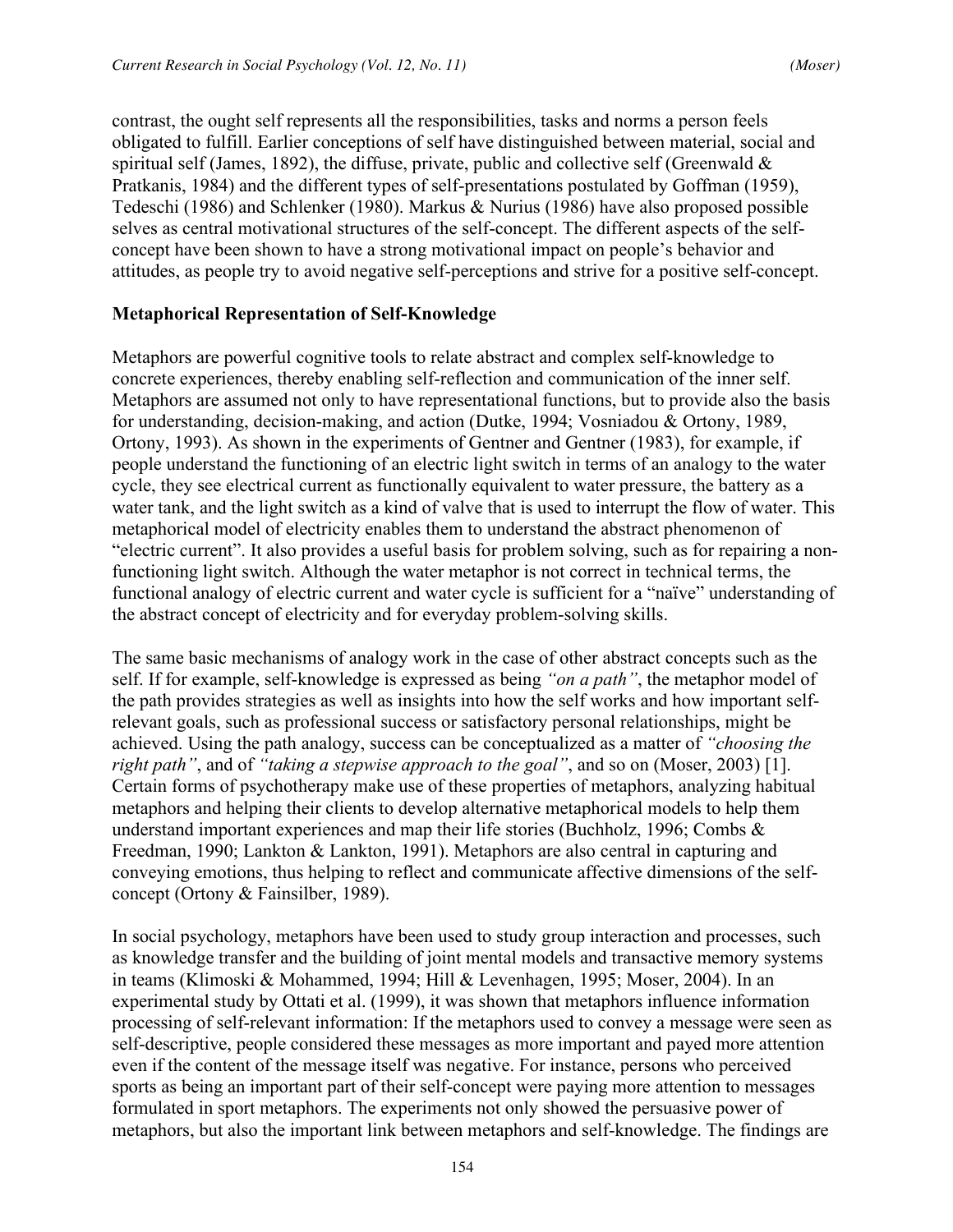also consistent with further studies showing that the use of metaphors facilitates negotiation (Loewenstein et al., 1999; Thompson et al., 2000). Metaphors have also been applied to study inter-group relations in social and organisational psychology, especially in the case of organisational change, where metaphors can be used to explicate different perspectives and help to manage processes of social categorization of in- and out-group relationships (Tsoukas, 1991; Bouwen, 1998; Palmer & Dunford, 1996; Putnam, Phillips & Chapman, 1996).

One famous approach in social psychology using metaphors is Goffman's theory of the presentation of self in everyday life (Goffman, 1959). In his dramaturgical approach, Goffman actually uses one of the central functions of metaphors described above to explain how people interact and present their identities to others. He uses the metaphor source domain *"*THEATRE*"* to reduce complexity and make processes of identity presentation and interaction understandable. In the theatrical metaphor, the self becomes an actor on stage, with a public and the goal to convey a certain image and role to that public. In this dramaturgical perspective, all aspects of the metaphor source domain *"*THEATRE*"* can now be used to further differentiate individual self-presentation and interactions between people by referring to both the structural aspects and processes related to theatre, such as front stage, back stage, role playing, setting, personal front with appearance and manners, and so on to understand the mechanisms and motivations of impression management. In fact, not only Goffman's theory of impression management uses a central metaphor to convey its content to the reader. Scientific theory generally uses metaphorical representations to make abstract ideas feasible, and scientific debates can be described in terms of competing metaphors about how to best capture the meaning of a theory (Ricoeur, 1986). This process can be best observed in the case of paradigm shifts, as described by Thomas Kuhn (1962) in his work on the structure of scientific revolutions, which usually involve a shift in central metaphors and in the specific language considered adequate (Gentner & Grudin, 1985; Gigerenzer, 1991).

In cognitive linguistics and cognitive psychology, a metaphor is defined as an analogy (Anderson, 1996; Lakoff, 1987, 1993; Lakoff & Johnson, 1980; Langacker, 1987). A metaphor consists of the projection of one schema (the source domain of the metaphor) onto another schema (the target domain of the metaphor). The schema of the metaphor source domain always includes structural and procedural aspects. For example, "PATH" has a typical topology consisting of a limited number of slots, such as a starting point, a final point, and a direction. In addition to these structural properties, the process associated with the path schema is that of time passing as one moves along the path. This topology of the path schema is then used to structure a target domain, for example "SUCCESS". Self-knowledge about being successful (the target domain) is now metaphorically mapped in terms of the path schema. This may involve the path schema becoming further differentiated into career steps, parallel paths, obstacles, and detours, with matching metaphorical expressions such as *"achieving distant goals", "heading in the right direction", "moving on", "getting back on track",* and the like. Differentiation of the metaphorical mapping process depends on the complexity of the self-knowledge in one specific domain, such as "SUCCESS". The more complex and the richer the experience with a certain topic is, the higher the differentiation and complexity of metaphors will be. Complexity of metaphorical mapping is directly related to expertise and thus to the underling self-concept domain as has been shown in the case of medical expertise (Liebert, 1995).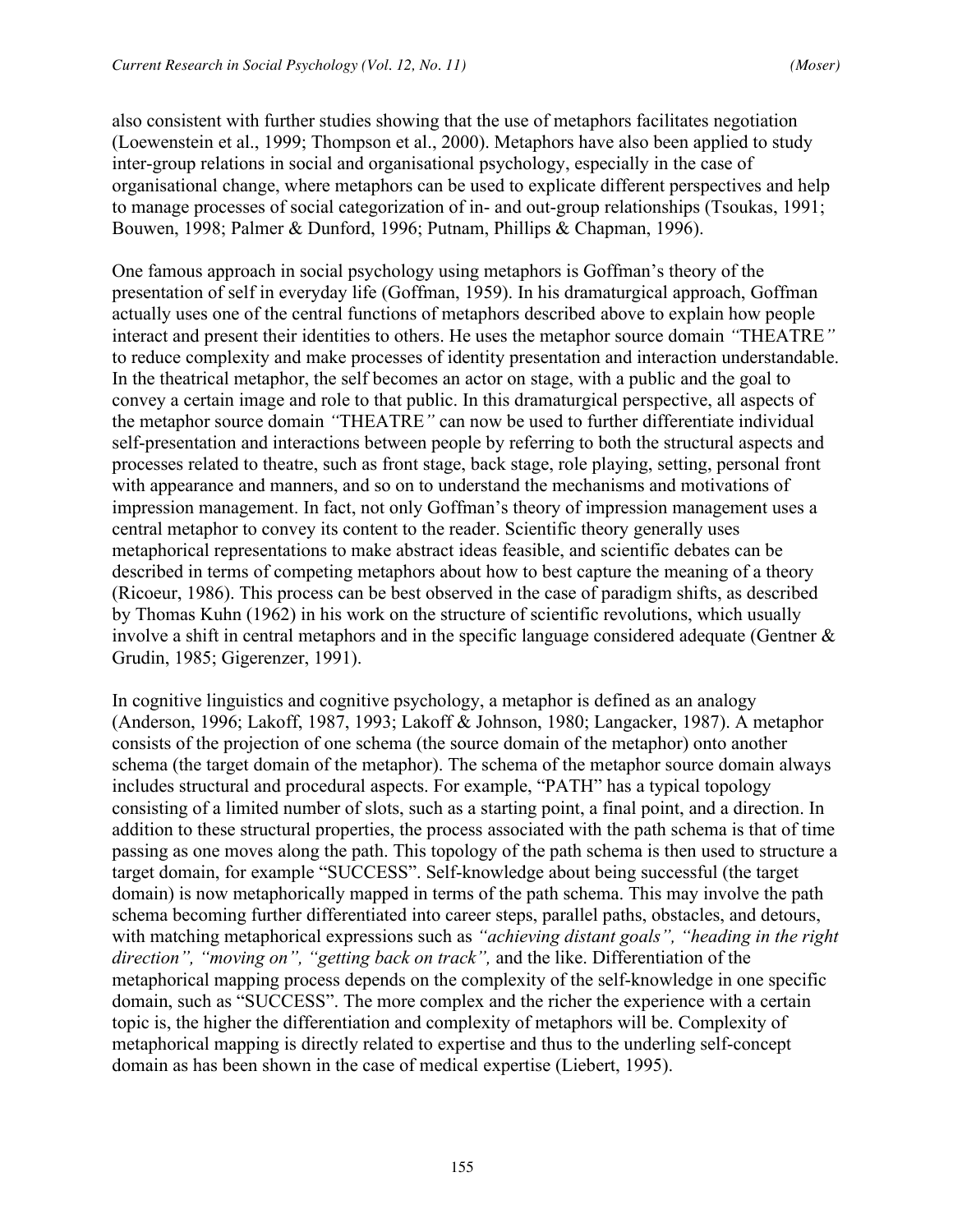Complex and abstract topics such as the self have to be expressed metaphorically in order to make sense and to be communicated to others. But metaphors are much more than just being instrumental in reducing complexity and communicating inner states and abstract ideas. Conventional metaphors are the linguistic expression of culturally and socially accepted concepts in society, and implicitly convey what is thought to be appropriate and how to go about things, for instance when one wants to be successful. Metaphors are acquired by the individual as part of general language acquisition, thereby learning implicitly important social and cultural rules (Smith, 1991; Traugott, 1985). The underlying implicit cultural concepts are the reason why, when learning a foreign language, understanding and using the right metaphors is one of the most difficult steps in foreign language mastery. The use of conventional metaphors, such as those in the examples above, is thus inevitable in both everyday and professional language and the reason why metaphors are such interesting linguistic artifacts to study the symbolic environment of the self. Conventional metaphors are also indicative of processes of social change in a society, as new metaphors emerge and older metaphors are considered old-fashioned and forgotten (Liebert, 1993). New metaphors are often triggered by new technologies, such as the introduction of cars (*"step on the break"*) or personal computers (*"reformat my relationship"*) to large parts of the public and are then conventionalized. Conventional metaphors may also be typical for certain generations, as studies on teenager talk have shown, or social groups, such as immigrants (Ballarini, 1988; Coupland & Coupland, 1995). Several studies suggested that conventional metaphors are used automatically and subconsciously, unless special training brings them to the attention of the speaker (Allbritton, 1995; Debatin, Jackson, & Steuer, 1997; Gentner, 1989; Gentner & Wolff, 2000; Gibbs, 1992; Glucksberg, 1989). In contrast, new metaphors are created specifically and consciously to emphasize or clarify a message and catch the attention of the receiver of a message. While new metaphors are widely and effectively used in advertising, politics and literature, and are an important aspect of creative writing, new metaphors are rarely found in everyday language. Everyday language is generally dominated by conventional metaphors, which are often not recognized as metaphors anymore and thus give us access to unconscious and automated processes and implicit self and world knowledge.

The research presented here aims to look at conventional metaphors of the self as a symbolic environment. It is hypothized that talking about oneself and the different aspects of self-schemata will a) require the use of metaphors, and b) follow conventional metaphor use by drawing metaphors from a limited pool of widely spread conventional metaphor source domains. This is of great interest to social psychologists researching the self, because if the hypotheses above find empirical support, looking at metaphors of the self is one way of looking at the interaction between social and cultural concepts and self-knowledge at a micro-level. It would also mean that the notion of *"*authenticity*"* of self-knowledge would have to be discussed critically from both a methodological and theoretical point of view. This is of special importance for research on the self as it relies to a large extent on verbal data.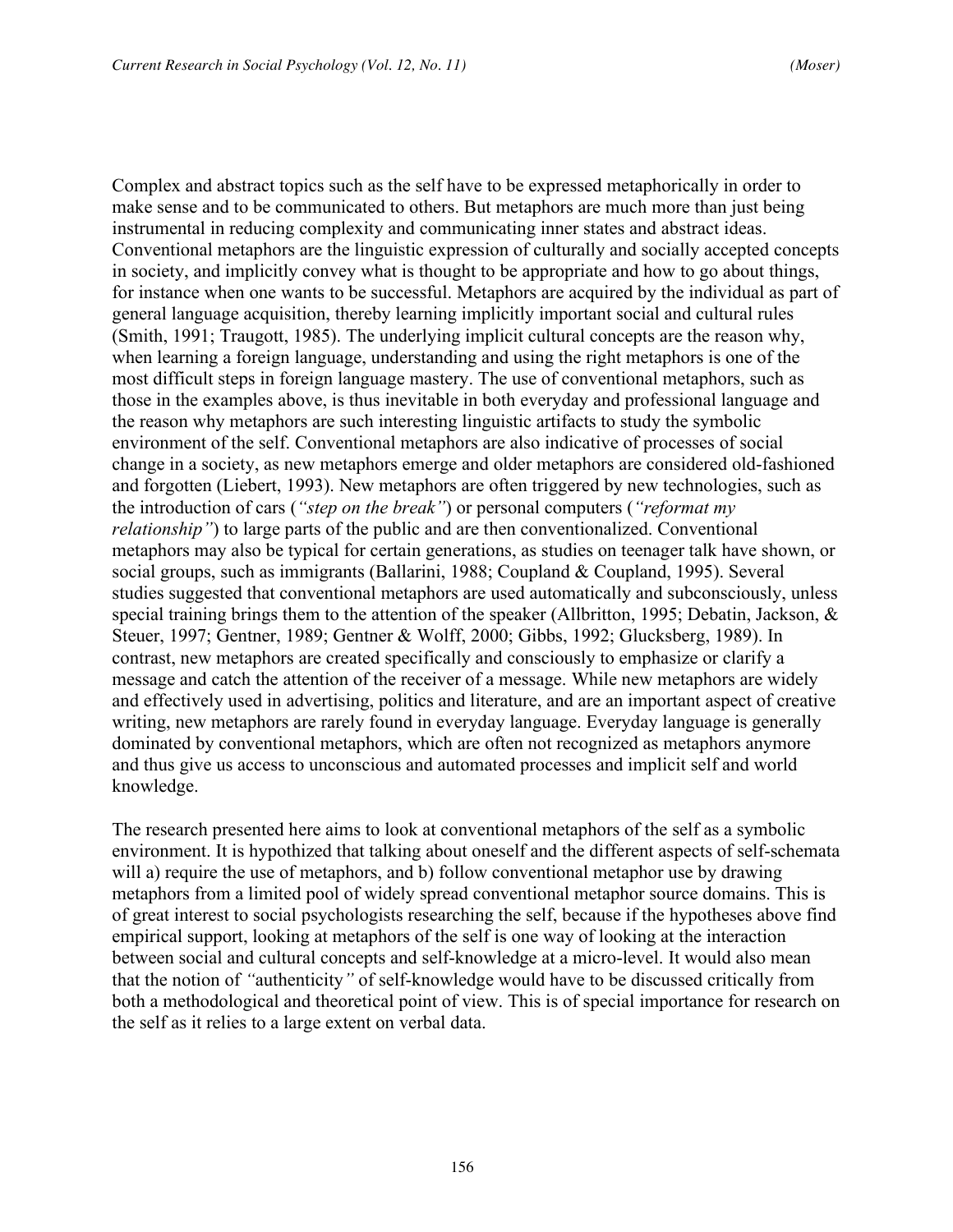## **METHOD - STUDY 1**

It was the aim of study 1 to determine whether metaphors were used when talking about the self, and if so, to describe the metaphor source domains that were identified and to arrive at an empirically sound categorical system of metaphor source domains.

#### **Sample**

12 graduate students of different Swiss universities were selected for an explorative interview study with an in-depth inductive analysis of metaphors and metaphor source domains. The participants averaged 25 years of age, had different study majors and were at the point of graduating from university within the next months. Five students were female, seven male.

#### **Procedure and Materials**

The interview questions referred to the upcoming transition from university to work, and asked students to talk about their current self-perception, their hopes and fears, in the past and for the future, with regard to success and personal relationships, in both their professional and private lives (see appendix for interview schedule). Success and personal relationships were both highly self-relevant topics for the students interviewed; both topics invited self-reflection and evoked self-relevant talk. The semi-structured form of the interviews allowed to cover different selfconcept aspects systematically, evoking narrations about the actual, ideal, ought, negative, and social self, and self-change by asking for positive and negative experiences, the current situation, wishes for the future and anticipated changes at the up-coming transition from university. The use of any metaphors in the standardized interview questions by the interviewer was carefully avoided and the interviewer was instructed to ask clarifying questions only in the participants own wording to avoid the induction of metaphors by the interviewer. Interviewer metaphor use was checked as part of the metaphor analysis described below.

#### **Data Analysis - Study 1**

All interviews were transcribed, and the entire text corpus was analyzed in a 3-step procedure, identifying metaphors, self-concept aspects and patterns of co-occurrences of metaphors and self-concept aspects.

# *Metaphor Analysis*

All metaphorical expressions were identified in the entire text corpus. A first tentative list of possible metaphor source domains was provided by extensive linguistic research of conventional metaphors in German in the one hand (Jäkel, 1997), but also by metaphor research in English cognitive linguistics. As Lakoff (1987) argues, certain metaphor source domains, so-called kinesthetic image schemata, are based on fundamental human experiences, such as movement (PATH), bodily functions such as eating and digesting (BODY) or a vertical and front-back orientation in space (FRONT-BACK, TOP-DOWN) and can be found in every language. For a critical review of the concept of 'image schemata' and its assumed universality, see Gibbs & Colston, (1995) and Goodman & Elgin (1989). Thus equipped with a basic idea of possible metaphor source domains, coders first identified all metaphorical expressions, that is non-literal expressions, in the interviews. For instance, for the expression *"take one step at the time"* to be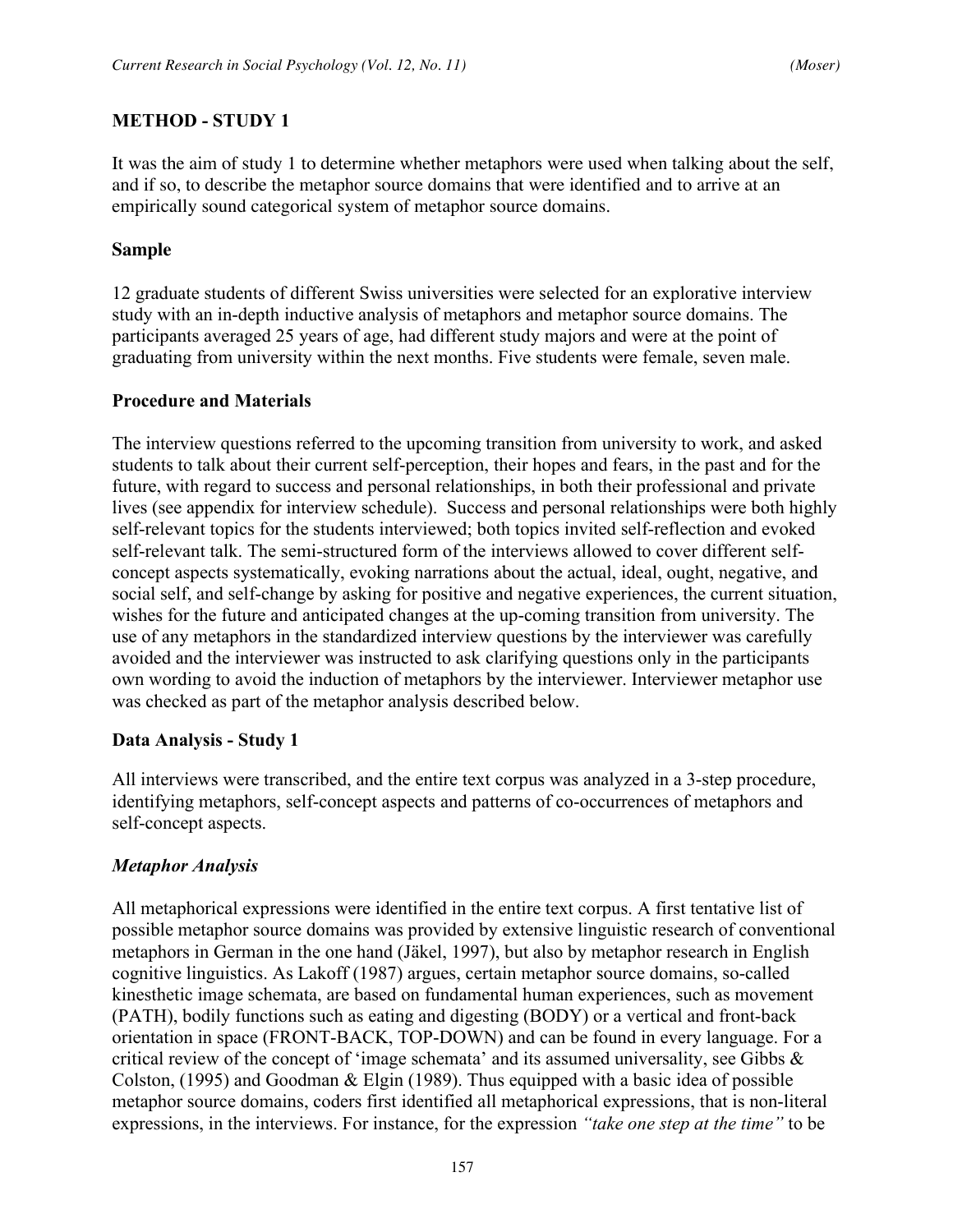identified as metaphor, it had to be clear from the immediate context of the expression that the interviewee was not talking about climbing stairs, but was for instance talking about self-related goals for the future after graduation from university. The criterion for the identification of a metaphorical expression was that the mapping process of projecting a source domain (e.g., PATH) onto a target domain (e.g., SUCCESS) had to be recognizable (Moser, 2000). In a further step, the metaphor source domain behind the analogy (= metaphor model) used in each metaphorical expression was identified, e.g. if the metaphorical expression *"take one step at the time"* was used in combination with talk about success, the metaphorical expression was identified as part of the metaphor model "SUCCESS IS A PATH", and ascribed to the source domain "PATH". Coders were instructed to assign all metaphorical expressions to the most prominent metaphor source domain, and thus to avoid multiple coding. For example, the metaphorical expression "*stepping on the gas*" was assigned to the source domain "TECHNOLOGY", because driving a car and using the gas pedal means handling a technological device in the broader sense, and was seen as the dominant metaphor in this case, rather than assigning the metaphorical expression to the source domain "PATH", which is implied in the action of "*stepping*" but was seen as secondary. Using this same procedure, all metaphorical expressions were then coded into categories of source domains such as "PATH," "SPORTS," "NATURE," and so on. To insure independence and salience of metaphor categories, inter-rater reliability was measured among three independent raters. Using this procedure, 22 metaphor source domain categories resulted from the analysis and are presented in table 1, with inter-rater agreement ranging between R=0.58 and 0.98 for each of the 22 categories and with an overall reliability of Cohen's Kappa= 0.83 across all metaphor categories. Very rare metaphor source domains for which there were less than 20 occurrences (out of a total of 3899 metaphors in the entire data set), such as religious or gender metaphors were coded into the residual category of "other metaphors". To further illustrate metaphor source domains, an example of a metaphorical expression is provided for each metaphor source domain in table 1.

# *Identification of Self-Concept Aspects*

All direct and indirect self-relevant statements in the entire text corpus were identified and then coded into categories of self-concept aspects. As basis for the identification of self-concept aspects, current conceptualizations of the self in social psychology were used as proposed in selfdiscrepancy theory by Higgins (1987, 1989) and the self-schemata approach by Markus et al. (1986, 1987) described above. In their studies, they propose to distinguish between the actual self, ideal self, social self, ought self, negative self and self-change. A domain-specific selfconception theory was chosen for this study not only for its actuality, but also because using a domain-specific self-concept will allow to analyze whether there are specific metaphors used for a specific self-concept domain, such as the ideal self or not. For the analysis, all direct and indirect self-relevant statements in the interviews were identified in a first step. For example, the statement "*Deep down I consider myself to be a pessimistic person"* was identified as a direct self-relevant statement, while "*I don't remember anything as important and intense as this experience"* was identified as an indirect self-relevant statement. All six self-concept aspects could be reliably identified in the text corpus: actual self, ideal self, ought self, negative self, self change, and social self (see table 2 in the results section below) and no residual category was needed. Inter-rater reliability for each of the six self-concept categories ranged between R=0.63 and 0.90, with an overall reliability across all self-concept categories of Cohen's Kappa=0.79. To further illustrate self-concept aspects, an example of self-relevant statements is provided for each self category in table 2.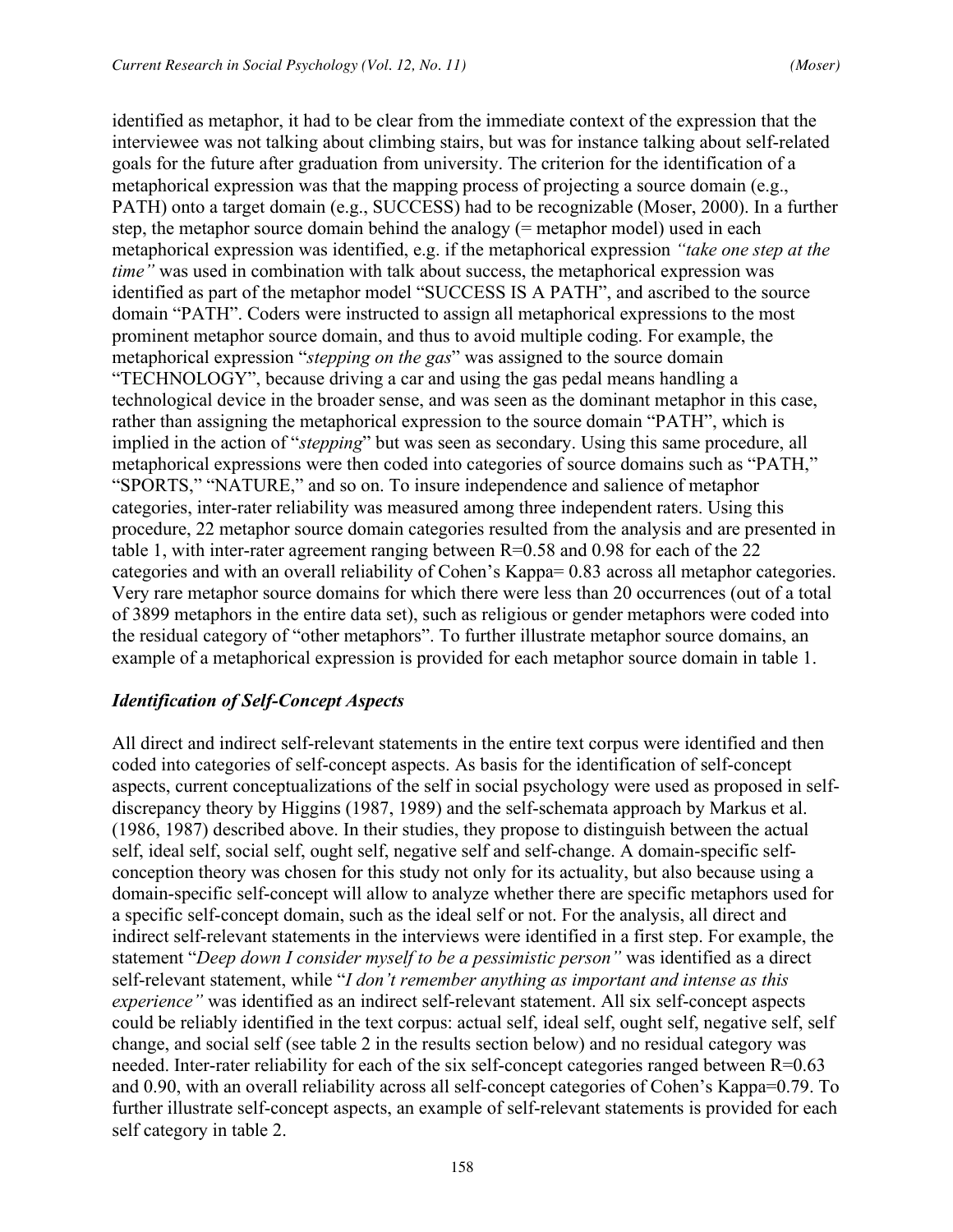# *Identification of Patterns*

Metaphor analysis and the analysis of self-concept aspects were carried out with the support of ATLAS/ti 4.2, a software package supporting Boolean, semantic, and distance queries for complex analysis of textual data. In the first two steps, each level of analysis (metaphors and self-concept aspects) was analyzed separately as described above. In a third step, co-occurrences between metaphors and self-concept aspects were analyzed by using the co-occurrence operator in ATLAS/ti (Galliker, Herman, Imminger, & Weimer, 1998; Moser, 2000). This operator identifies all overlapping or intersecting codes for any coded text segment and for any pair of codes entered into the analysis as operands, which are metaphors and self-concept aspects in this study. Thus, all coded statements in the interviews that referred to specific self-concept aspects and co-occurred with specific metaphors, e.g. co-occurrences of statements about the ideal self with path metaphors and so on, could be identified. These frequencies of co-occurrences between self-concept aspects and metaphors helped identify patterns of associations between self-concept aspects and metaphors in the text, and were then further analyzed statistically by exporting the results of the co-occurrence analysis into SPSS and by testing them for significant differences in the data set, using Chi-square-statistics and configuration-frequency-analysis. Configuration frequency analysis (CFA) is a statistical procedure based on Chi-square, which allows for the analysis of large numbers of cross-tabs simultaneously and thus enables pattern recognition of significant combinations of metaphors and self-concept aspects in the present study.

This newly developed two-step procedure of co-occurrence analysis in ATLAS/ti, and further multivariate statistical analysis with SPSS, allowed testing for three-way interactions when working with double-coded textual data, one coding level being metaphor categories, and the other coding level being self-concept categories (Moser, 2003). It is important to note that the results of co-occurrence analyses are a special type of aggregated data referring to the total number of metaphors and self-concept aspects as data base, and not to the number of participants as data base.

#### **RESULTS STUDY 1**

#### *Metaphor Analysis*

When talking about themselves, participants used a total of only 22 metaphor source domains. This number of metaphor models is surprisingly low, considering that a total of 3899 metaphorical expressions could be identified in study 1 in only 12 interviews (table 1, row 1). Moreover, only eight source domains represented 68% of all metaphorical expressions participants used when talking about self-relevant experiences. Scientific and technological metaphors clearly dominated, with metaphorical expressions such as *"step on the gas"* when explaining the attitude towards the future, and *"being on the same wavelength"* when talking about relationship quality etc. These were followed by container, path, visual, balance, fighting, and economic metaphors. Inter-rater reliability measures were satisfactory for all metaphor categories with an overall Kappa coefficient of .83 across all metaphor categories (table 1, data represented in first rows).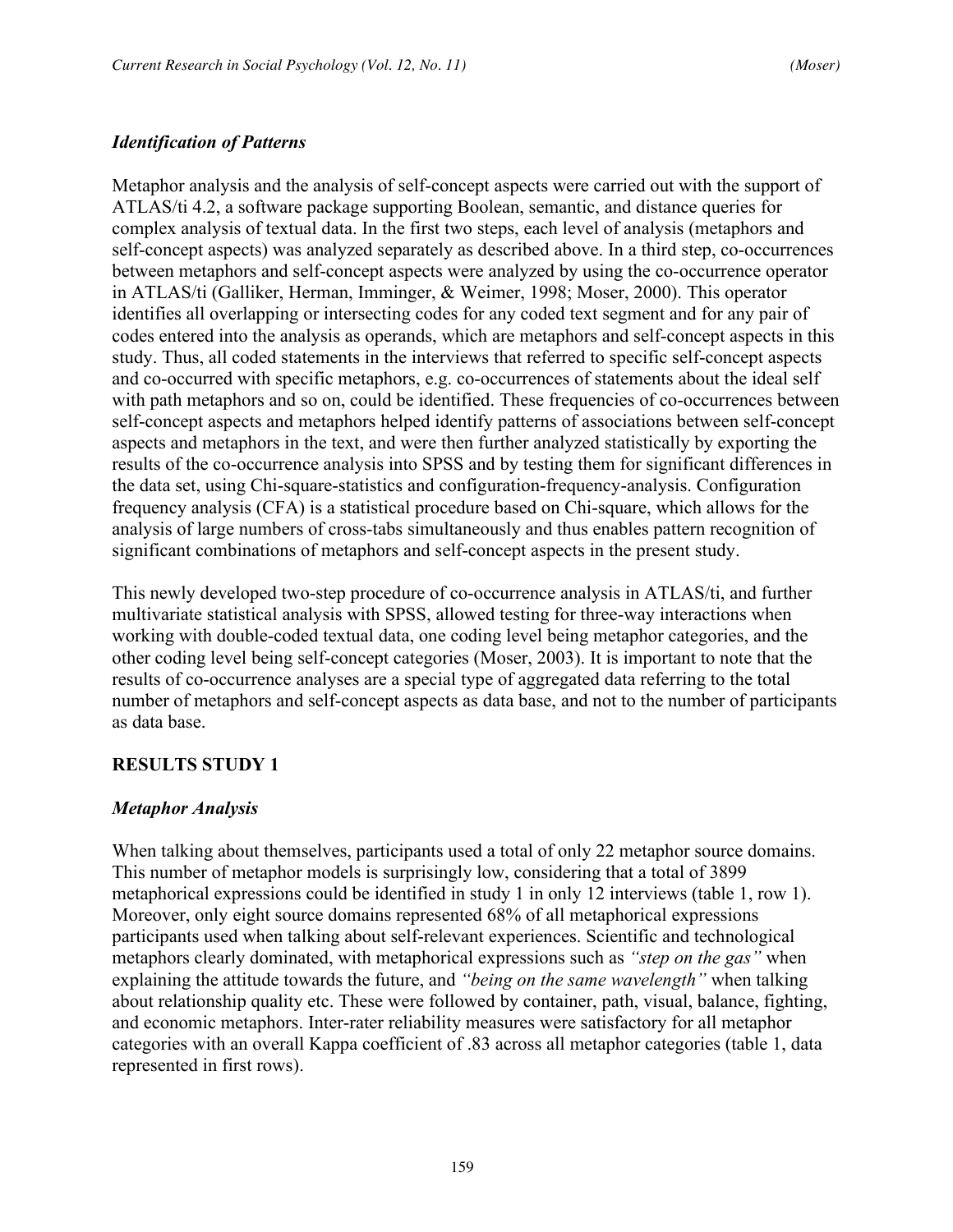| Rank                  | Category           | N               | $\frac{0}{0}$           | Reliability R    | Example of metaphorical expression |  |  |  |  |
|-----------------------|--------------------|-----------------|-------------------------|------------------|------------------------------------|--|--|--|--|
| 1.                    | Science/Technology | 656             | 17                      | .84              | Being on the same wave length      |  |  |  |  |
| 4.                    |                    | 135             | $8\,$                   | .78              |                                    |  |  |  |  |
| 2.                    | Container          | 498             | 13                      | .88              | Being an open/closed person        |  |  |  |  |
| $\overline{3}$ .      |                    | 177             | 11                      | .89              |                                    |  |  |  |  |
| $\overline{3}$ .      | Path               | 333             | 9                       | .86              | Taking one step at a time          |  |  |  |  |
| $\mathbf{1}$ .        |                    | 252             | 15                      | .96              |                                    |  |  |  |  |
| 4.                    | Visual             | 318             | 8                       | .99              | Seeing the problem                 |  |  |  |  |
| 7.                    |                    | 107             | 6                       | .87              |                                    |  |  |  |  |
| 5.                    | Balance / Weight   | 260             | $\overline{7}$          | .94              | To shoulder reponsibility          |  |  |  |  |
| $\frac{2}{6}$         |                    | 178             | 11                      | .89              |                                    |  |  |  |  |
|                       | Fighting           | 218             | 6                       | .78              | To take a stand                    |  |  |  |  |
| 11.                   |                    | 63              | 4                       | .85              |                                    |  |  |  |  |
| $\overline{7}$ .      | Economy            | 161             | 4                       | .81              | <b>Emotional</b> costs             |  |  |  |  |
| 8.                    |                    | 88              | 5                       | .68              |                                    |  |  |  |  |
| 8.                    | Law                | 16              | $\overline{4}$          | .80              | Allowing for something             |  |  |  |  |
| 10.                   |                    | 67              | 4                       | .86              |                                    |  |  |  |  |
| 9.                    | Bonding            | 138             | $\overline{4}$          | .93              | Having strong family ties          |  |  |  |  |
| 12.                   |                    | 47              | 3                       | .80              |                                    |  |  |  |  |
| $\overline{10}$ .     | Verticality        | 136             | $\overline{3}$          | .88              | Being beyond someone               |  |  |  |  |
| 15.                   |                    | 31              | $\overline{c}$          | 1.00             |                                    |  |  |  |  |
| $\overline{11}$ .     | Nature             | 133             | $\overline{\mathbf{3}}$ | $\overline{.}74$ | To steal someone's thunder         |  |  |  |  |
| 13.                   |                    | 47              | 3                       | 1.00             |                                    |  |  |  |  |
| $\overline{12}$ .     | Body               | 119             | $\overline{\mathbf{3}}$ | .75              | Feeling queasy about something     |  |  |  |  |
| 5 <sub>1</sub>        |                    | 127             | 8                       | .88              |                                    |  |  |  |  |
| 13.                   | Play / Sports      | 101             | $\overline{3}$          | .75              | Making a poker face                |  |  |  |  |
| $\frac{14}{14}$       |                    | 43              | 3                       | .88              |                                    |  |  |  |  |
|                       | Illness            | 91              | $\overline{2}$          | .95              | Delirious with joy                 |  |  |  |  |
| $\frac{17}{15}$       |                    | 22              | 1                       | .60              |                                    |  |  |  |  |
|                       | Acoustic           | 87              | $\overline{c}$          | .98              | To strike the right note           |  |  |  |  |
| $\frac{21}{16}$       |                    | 14              | $\mathbf 1$             | .67              |                                    |  |  |  |  |
|                       | Near-far           | 86              | $\overline{c}$          | .88              | Being close to someone             |  |  |  |  |
| 6.                    |                    | 108             | 7                       | 1.00             |                                    |  |  |  |  |
| $\overline{17}$ .     | Part-whole         | 83              | $\overline{c}$          | .58              | To be part and parcel of something |  |  |  |  |
| 9.                    |                    | 79              | 5                       | .71              |                                    |  |  |  |  |
| 18.                   | Art                | $\overline{77}$ | $\overline{2}$          | .86              | Provide a framework for something  |  |  |  |  |
| <u>20.</u>            |                    | 15              |                         | 1.00             |                                    |  |  |  |  |
| 19.                   | Cycle              | 74              | $\overline{2}$          | .89              | Being subject to fluctuations      |  |  |  |  |
| 22.                   |                    | 11              |                         | .50              |                                    |  |  |  |  |
| $\overline{20}$ .     | Front-back         | 53              |                         | .88              | Doing something behind one's back  |  |  |  |  |
| 18.                   |                    | 22              |                         | .75              |                                    |  |  |  |  |
| 21.                   | Tactile            | 44              | $\mathbf{1}$            | 1.00             | Being touched by something         |  |  |  |  |
| <u>16.</u>            |                    | 24              |                         | 1.00             |                                    |  |  |  |  |
| $\overline{22}$ .     | Other metaphors    | 72              | $\overline{2}$          |                  |                                    |  |  |  |  |
| 22.                   |                    | 17              |                         |                  |                                    |  |  |  |  |
| Totals All categories |                    | N               | $\frac{0}{0}$           | Cohen's Kappa    |                                    |  |  |  |  |
| Study 1               |                    | 3899            | 100                     | .83              |                                    |  |  |  |  |
| Study 2               |                    | 1692            | 100                     | .85              |                                    |  |  |  |  |

**Table 1. Metaphor Source Domain Frequencies, Reliabilities (Study 1 - Row 1, Study 2 - Row 2)**

'Other metaphors' are source domains with an occurrence of 20 or less metaphorical expressions in study 1 (RELIGION, GEDNER, TASTING, SMELLING) and 10 or less in study 2 (WORK, TASTING, SMELLING).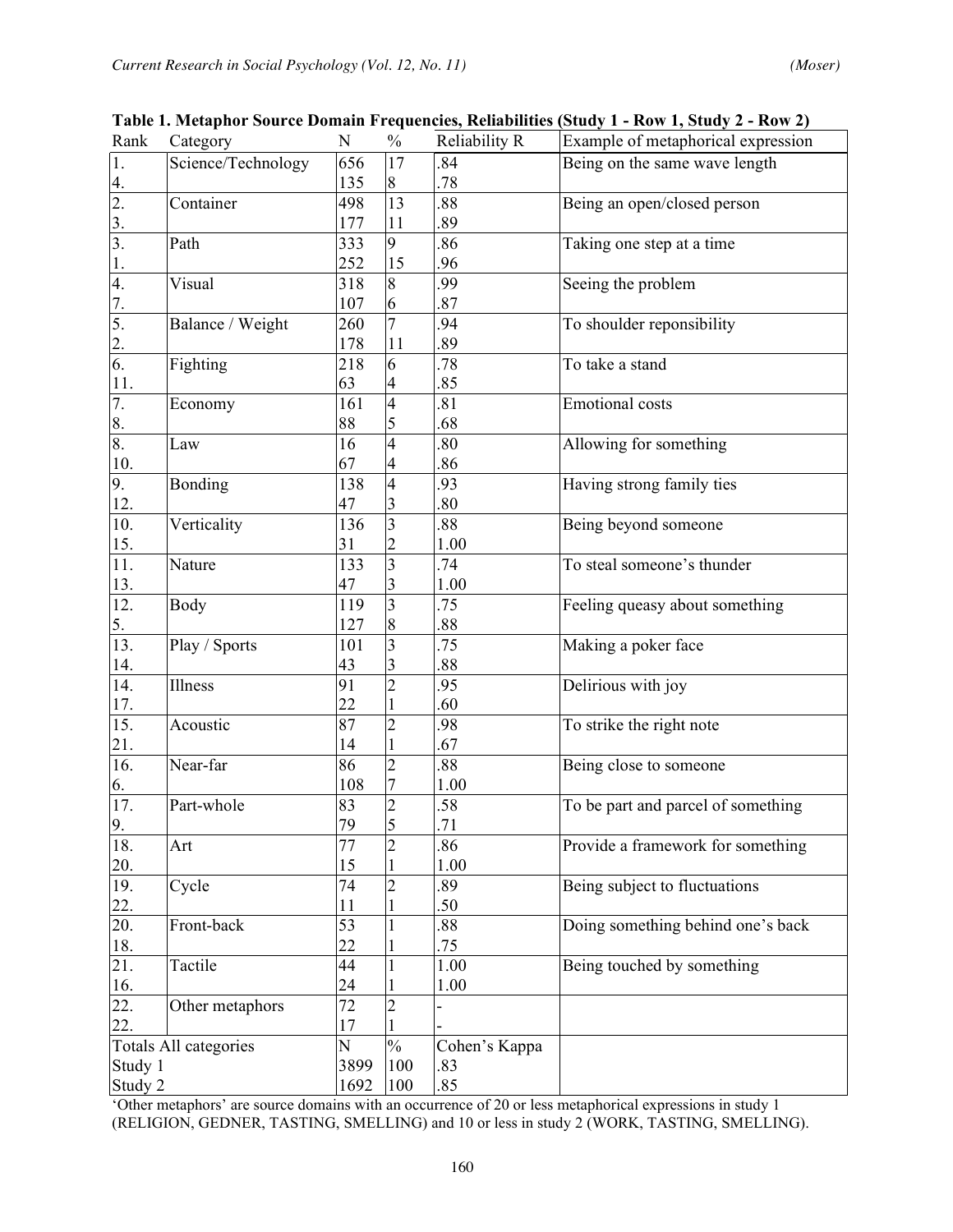# *Identification of Self-Concept Aspects*

Direct and indirect self-relevant statements were identified and coded into six different categories of self-concept aspects as described above. No residual category was needed and inter-rater reliabilities were satisfactory for all self-concept categories (table 2, data of study 1 represented in the first rows). Inter-correlations between self-concept aspects showed significant correlations ( $p<05$ ) between actual self and self change ( $r=62$ ), ideal and social self ( $r=65$ ), ought and ideal self ( $r = .78$ ) and ought and social self ( $r = .60$ ).

| Rank             |             | N    | $\frac{0}{0}$ | <b>Reliability R</b> | Examples of self-relevant statements            |
|------------------|-------------|------|---------------|----------------------|-------------------------------------------------|
| 1.               | Ideal self  | 317  | 27            | .90                  | I know exactly what my dream job has to look    |
| 2.               |             | 224  | 26            | .94                  | like                                            |
| $\overline{2}$ . | Actual self | 278  | 24            | .74                  | I believe being conscientious is just me        |
| 3.               |             | 165  | 19            | .85                  |                                                 |
| 3.               | Social self | 268  | 23            | .78                  | I myself am not coming from an academic         |
| 1.               |             | 307  | 36            | .76                  | background                                      |
| 4.               | Negative    | 132  | 11            | .63                  | The others are excellent students, I am sure I  |
| 4.               | self        | 71   | 8             | .93                  | cannot do this                                  |
| $\overline{5}$ . | Ought self  | 91   | 8             | .65                  | I set the same standards for my partner as for  |
| 6.               |             | 38   | 4             | 1.00                 | myself                                          |
| 6.               | Self-change | 78   |               | .68                  | Earlier, I never thought I could be on the same |
| 5.               |             | 45   | 5             | .78                  | level as them                                   |
| Totals           |             | N    | $\frac{0}{0}$ | Cohen's Kappa        |                                                 |
| Study 1          |             | 1164 | 100           | .79                  |                                                 |
| Study 2          |             | 850  | 100           | .80                  |                                                 |

**Table 2. Self-Concept Categories Frequencies, Reliabilities (Study 1 - Row 1, Study 2 - Row 2)**

# *Identification of Patterns*

In study 1, configuration-frequency-analysis of co-occurrences between metaphors and selfconcept aspects showed only a few statistically significant associations, such as a significant over-representation of weight and balance metaphors for the actual self (+6% of the general distribution,  $p<05$ ), and a significant under-representation of fighting metaphors for the ideal self (-4% of the general distribution,  $p<0.05$ ). Further patterns were found between ought self and law metaphors (+5%), ideal self and path metaphors (+4%), negative self and balance metaphors (-5%), self change and visual and economic metaphors (both -4%), or social self and visual metaphors (-4%), but were not statistically significant.

There were significant differences between men and women for overall metaphor use  $(p=0.000)$ , but not for the three-way interaction between gender, metaphor source domains, and self-concept aspects. However, analysis of effect size showed that the effect was not very strong with Cramer's  $V = 0.113$ , and the high significance probably due to the large number of almost 4000 metaphors. This was confirmed by a comparison of relative frequencies of co-occurrences for all metaphor source domains, which showed that relative differences between men and women ranged only between  $\pm$  1%.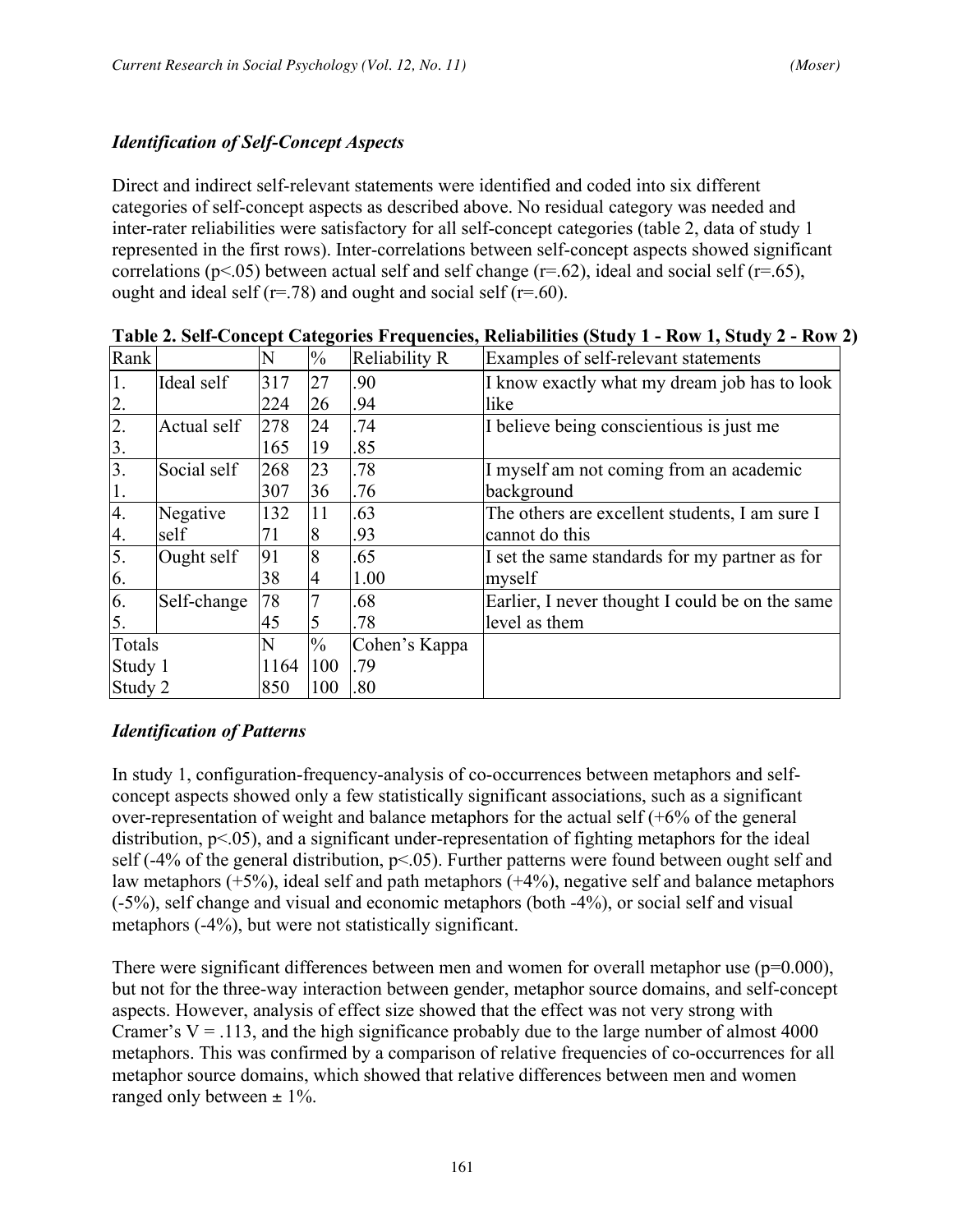Differences were also found in metaphor use at the individual level. Configuration-frequency analysis showed significant differences among the participants in overall metaphor use  $(p=0.000)$ , but also significant differences for single metaphor source domains for 9 out of 12 participants. Otherwise rather rare metaphor source domains, such as metaphors of the domains of art, near-far, body, and play/sports were significantly over-represented at the individual level in study 1. These individual differences were also consistent across the different self-concept aspects of actual self, ought self, negative self, social self, and self change, as well as across the content categories of relationship quality and success.

## *Controls*

All results were controlled for the number of words in each interview, as lengths of interviews varied considerably and word count and number of metaphors correlated significantly ( $r = .88$ ,  $p$ )  $<$  0.01). However, the relative number of metaphors was constantly between 2% and 3% for all interviews in relation to the total word count in each interview.

#### **DISCUSSION - STUDY 1**

It was the first aim of study 1 to determine whether metaphors were used when talking about the self. It can be safely said that talking about the self was highly metaphorical, the textual data from 12 interviews yielding a total of a 3899 metaphorical expressions, which could be reliably identified across three independent raters. The second aim was to arrive at a reliable classification of metaphor source domains for all metaphorical expressions. This second aim was achieved by identifying 22 categories of metaphor source domains with satisfactory inter-rater reliabilities (see table 1). It was also hypothized that the metaphors found would mostly come from conventional metaphor source domains. This can indeed be confirmed, because the results of study 1 are consistent with findings of linguistic empirical studies of conventional metaphor use in German (Baldauf, 1997; Debatin et al., 1997; Jäkel, 1997; Traugott, 1985). Moreover, the fact that only eight source domains represented 68% of all metaphors identified gives further support to the notion that the self is expressed and communicated in conventional terms. Further evidence of conventional metaphor use was also found in the identification of the so-called "kinesthetic image schemata" as metaphor source domains. Lakoff and Johnson (1980) postulate image schemata to be universally valid metaphor source domains and expect to find them in all languages. So-called image schemata represent fundamental human experiences such as being able to move, e.g., *"move on with my life"*, basic bodily experiences, e.g., *"having to digest the bad news first"*, and their physical limitations, orientation in space, and so on. Image schemata include the metaphor source domains of CONTAINER, PATH, BALANCE, BONDING, CYCLE, NEAR-FAR, VERTICALITY, PART-WHOLE, and FRONT-BACK, which indeed could all be identified in the empirical data of study 1. Three further metaphor source domains (VISION, ACOUSTICS, and TOUCH) also refer to basic sensory activities and are therefore assumed to be related to the basic bodily experiences represented by image schemata. All other metaphor source domains are not only found in other empirical studies on conventional metaphor use, but also represent metaphorical expressions of central domains of experience in industrialized countries, such as SCIENCE and TECHNOLOGY, ECONOMICS, LAW, and SPORTS, as well as the omnipresent domains of HEALTH and ILLNESS, BODY, and NATURE.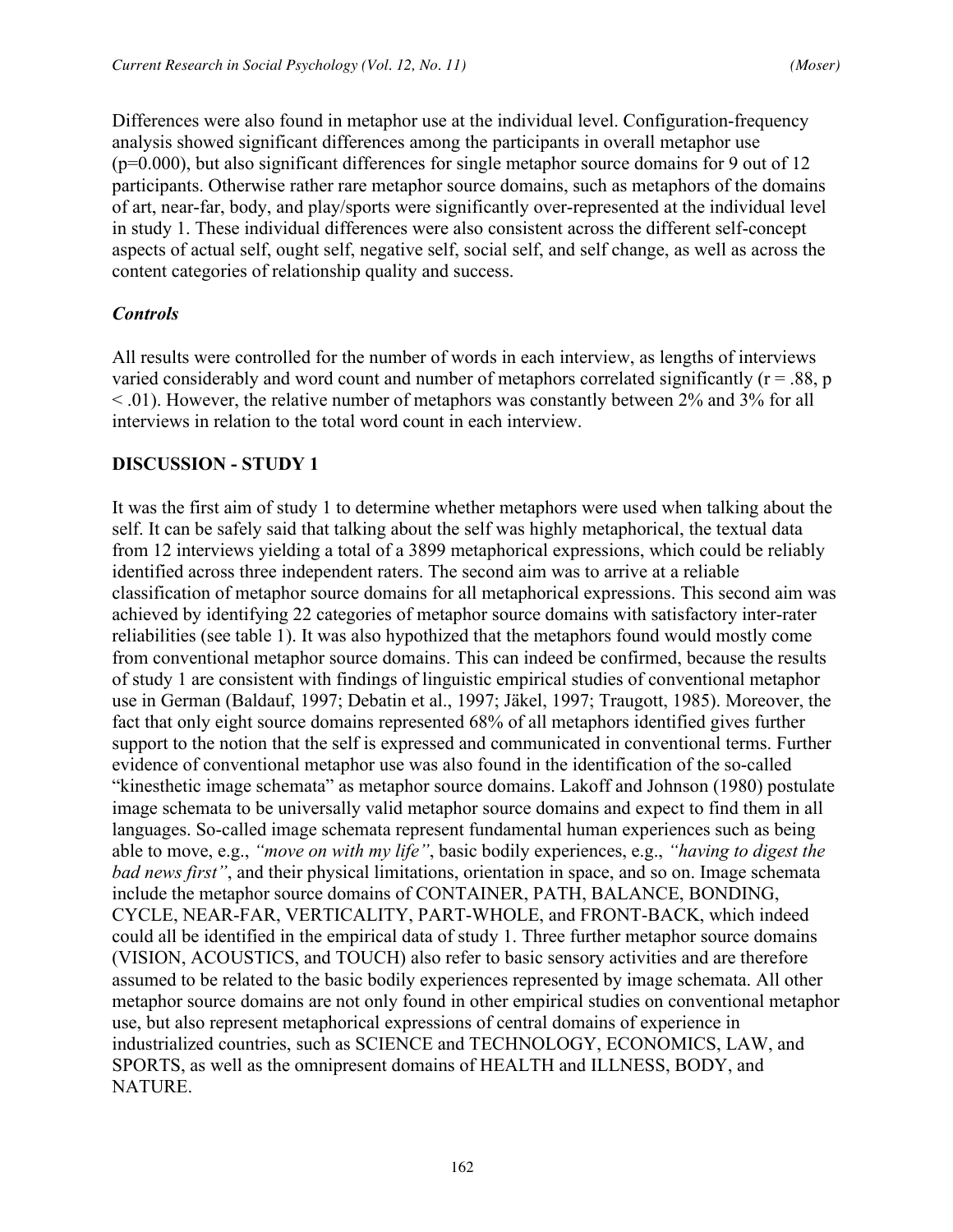It was also possible to reliably identify six different self-concept aspects (see table 2). This is important as a basis for the more complex analysis of pattern identification, but also because up to date, the different aspects of the self-concept postulated in self-discrepancy and self-schemata theory have rarely been identified in statements made in natural speech.

When looking at corresponding patterns of self-concept aspects and metaphor source domains, there was a preference for representing the actual self in terms of balance metaphors. Students described their current situation as being in or off balance with respect to their self-perception. The metaphor source domain of balance for the actual self makes sense, because it lies in the very nature of the concept of actual self that it is a relational concept, which is always contrasted to either the negative or the ideal self or both. Balance metaphors allow expressing metaphorically how much somebody feels weighted down or lifted up by (un-)satisfactory circumstances, and which aspects of the self are in or off balance when putting them on the scale of desirable and non-desirable self-aspects.

Not surprisingly, there was also a significant under-representation of fight and war metaphors for the ideal self. Since war metaphors are generally negatively co-notated, this metaphor source domain is rarely chosen to describe the ideal self. On the other hand, there was an overrepresentation of path metaphors for the ideal self, thus symbolizing the ideal self as the goal to attain at the end of the path, as the direction to take for self development and so on. There was also a correspondence between ought self and law metaphors, confirming that norms and rules important for the self are expressed in corresponding metaphors referring to social and legal conventions.

Gender differences were also found, which is not surprising considering that metaphors convey social conventions and are known to differ along age and social differences. However, the effect size was small, so that interpretation of these gender differences would need further confirmation in larger samples. Individual differences in metaphor use were another interesting pattern, which might indicate habitual metaphor use and an individual affinity for certain domains of activity or interest, such as sports, art and so on. As an experimental study has shown (Ottati et al., 1999), individual interests and experiences in certain fields such as sports will influence the attention paid to information provided in sports metaphors, even if the information itself is negative. Individual metaphor preferences thus have important implications for persuasion, negotiation and decision-making research.

To confirm the metaphors identified in study 1, a second study was conducted with a larger sample of different university students, using a more standardized procedure and additional personality measures. An important aspect was also to see whether the inductively identified self-concept aspects could be validated internally by additional well-established personality measures as they were central to the identification of self-metaphor-patterns.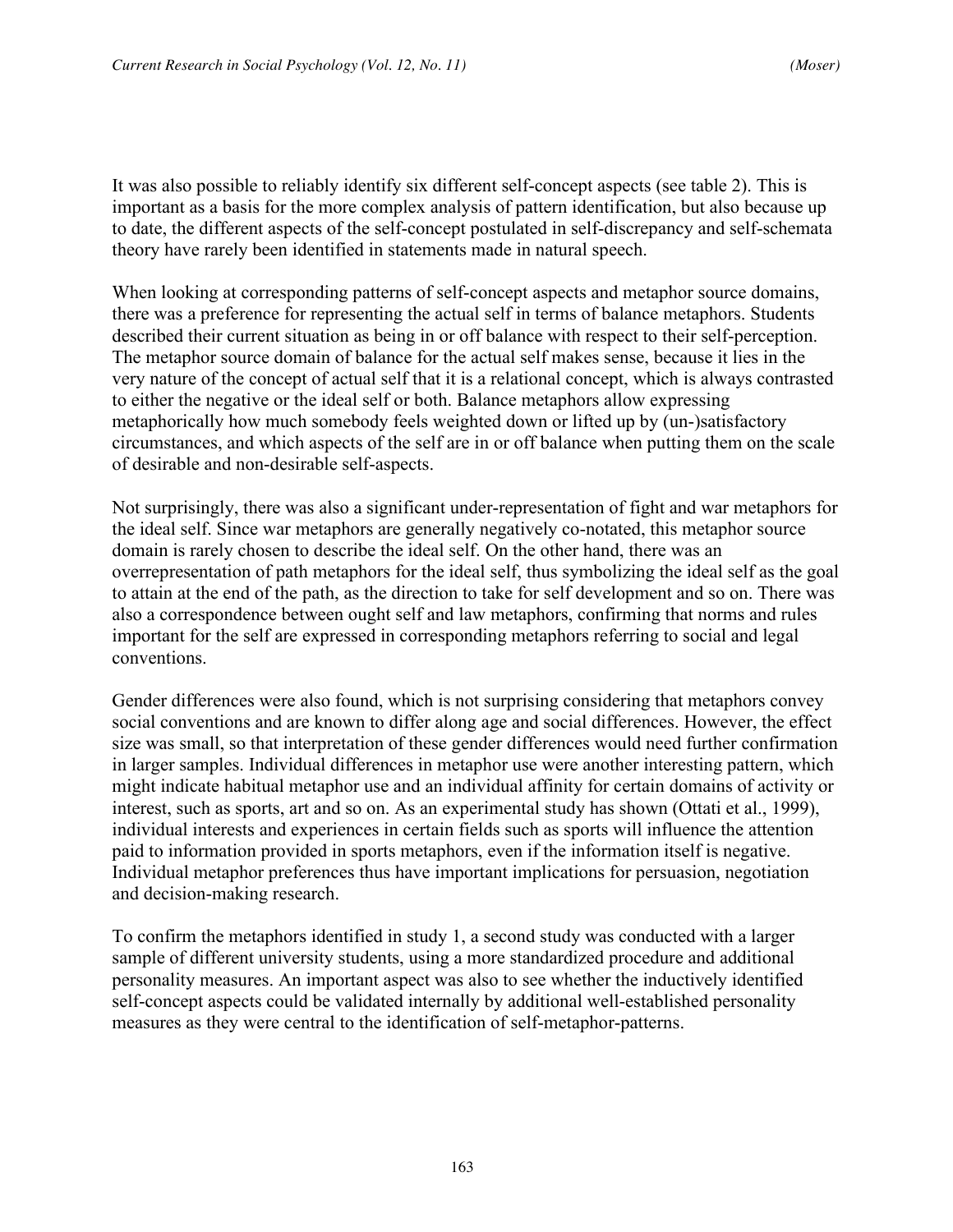## **METHOD STUDY 2**

Study 2 was designed as a replication study with the same sampling frame as in study 1, only with a larger sample of students and a more standardized written procedure with the identical interview schedule. Thus, the same metaphor source domains were expected to be found in the second study to confirm the reliability of results of the first study. Additionally, participants completed the German version of the NEO-Five-Factor Inventory (NEO-FFI, Borkenau & Ostendorf, 1993). Since content-analysis of self-concept aspects is not an established methodology in self-concept research, it was important to have an established measure of personality in addition to the content-analysis of written statements. The following significant correlations between self-concept aspects and big five dimensions were expected: It was expected that the negative self would correlate positively with neuroticism and negatively with extraversion, the ought self positively with consciousness and negatively with extraversion, and that the social self should correlate positively with openness to experience and agreeableness.

#### **Sample**

63 graduate students from the University of Zurich participated in study 2. Participants were in average 24 years old, psychology majors and mostly female (N=50 or 79% female students, N=13 or 21% male students).

#### **Procedure and Materials**

Study 2 was conducted in the lab and students were asked to write about their current selfperception, about at least two incidents of success and failure in both professional and private life in the past, and about their feelings, hopes, and fears for the future, both privately and professionally. The written questions were identical to the interview questions in study 1 (see interview schedule in appendix). Afterwards, participants completed the German version of the NEO-Five-Factor Inventory (NEO-FFI, Borkenau & Ostendorf, 1993).

#### **Data Analysis - Study 2**

For the written reports of the 63 students, data analysis was identical to the 3-step procedure described for study 1, with two separate levels of analysis for self-concept aspects and metaphors. Again, inter-rater reliability was measured for all categories, and is reported in tables 1 and 2, where all results for study 2 are reported in the second rows. In a third step, cooccurrences between metaphors and self-concept aspects were calculated with the Atlas/ti software, and the resulting frequencies were tested for statistical significance, using crosstabs, and configure frequency analysis like in study 1. In addition, correlations between the big five factors, self-concept aspects and metaphors were analyzed in study 2.

# **RESULTS - STUDY 2**

# *Metaphor Analysis*

First of all, replication of the 22 metaphor source domains found in study 1 was successful in study 2 (table 1). Reliability measures were similar or above the ones for study 1, with an overall Cohen's Kappa of .85. Ranking of the metaphor categories changed somewhat, but again 71% of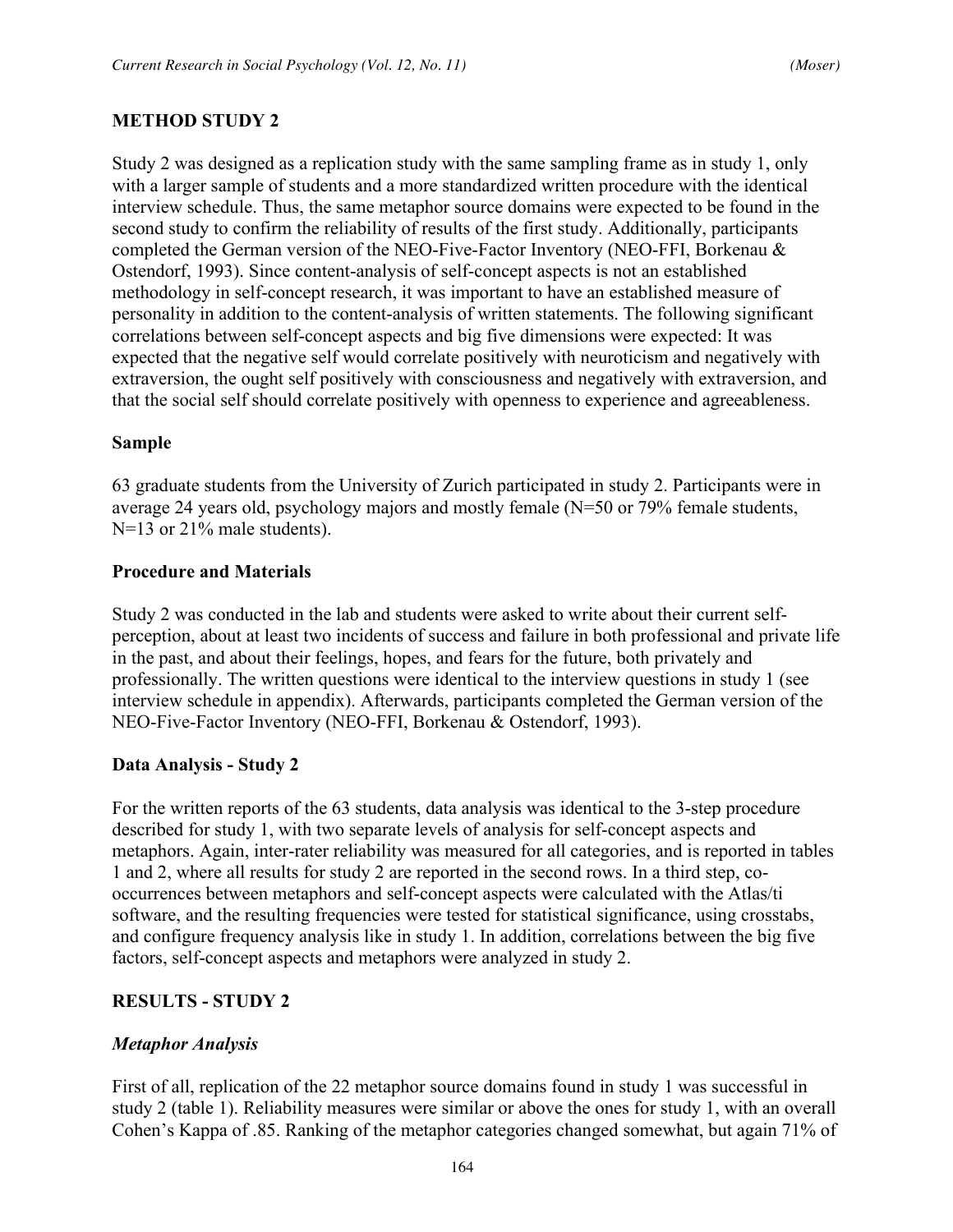all metaphors are represented by only 8 metaphor source domains, which were identical to the ones found in study 1.

Several gender differences could be found in metaphor use in study 2, with a stronger effect than in study 1 (Cramer's  $V = .164$ ,  $p < .01$ ). Men in the sample of study 2 showed a significantly greater preference for CONTAINER metaphors, and a significantly lower preference for ECONOMIC metaphors than women, while the overall frequency of metaphor use shows no gender difference.

# *Identification of Self-Concept Aspects*

The same procedure as in study 1 was applied to identify all direct and indirect self-relevant statements. Again, it was possible to code all self-relevant statements into the same six categories of self-concept aspects as in study 1. No residual category was needed and inter-rater reliabilities were satisfactory for all self-concept categories, with an overall Cohen's Kappa of .80 (table 2, data of study 2 represented in the second rows). No gender differences were found for selfrelevant statements.

Inter-correlations between self-concept aspects showed significant correlations (p<.05) between actual and ought self ( $r = .27$ ), ideal and social self ( $r = .27$ ), and ought and social self ( $r = .28$ ). There were also significant correlations between self-concept aspects and the Big Five dimensions, thus confirming that the self-concept aspects analyzed in studies 1 and 2 did actually capture relevant personality dimensions. As expected, statements about the negative self correlated positively with neuroticism  $(r = .33, p < .01)$ , and negatively with extraversion  $(r = .29,$  $p$ <.05). Statements about the ought-self also correlated negatively with extraversion ( $r = -0.26$ , p<.05) as expected, but did not with consciousness, and statements about the social self correlated positively with openness to experience  $(r = .27, p < .05)$  as expected, but not with agreeableness.

# *Identification of Patterns*

The configuration-frequency-analysis of co-occurrences in study 2 showed several significant associations between metaphors and self-concept aspects (p<.05 for all results reported below): For example between actual self and path metaphors (+4% above the expected distribution) and near-far metaphors (-3%), between statements about the ideal self and path metaphors (+5%) and visual metaphors  $(-6%)$ , the negative self and visual and verticality metaphors (both  $+5%$ ) and near-far metaphors  $(-6%)$ , ought self and play and sports  $(+20%)$  and law metaphors  $(+6%)$  and path metaphors (-5%), self change and path  $(+6%)$  and visual  $(+5%)$  and balance metaphors (-5%), and social self and path metaphors (-4%).

The analysis on the textual level was in part confirmed by further correlational analysis at the subject level, where associations between self-concept aspects and metaphors as well as NEO-FFI dimensions and metaphors were analyzed and are represented in table 3.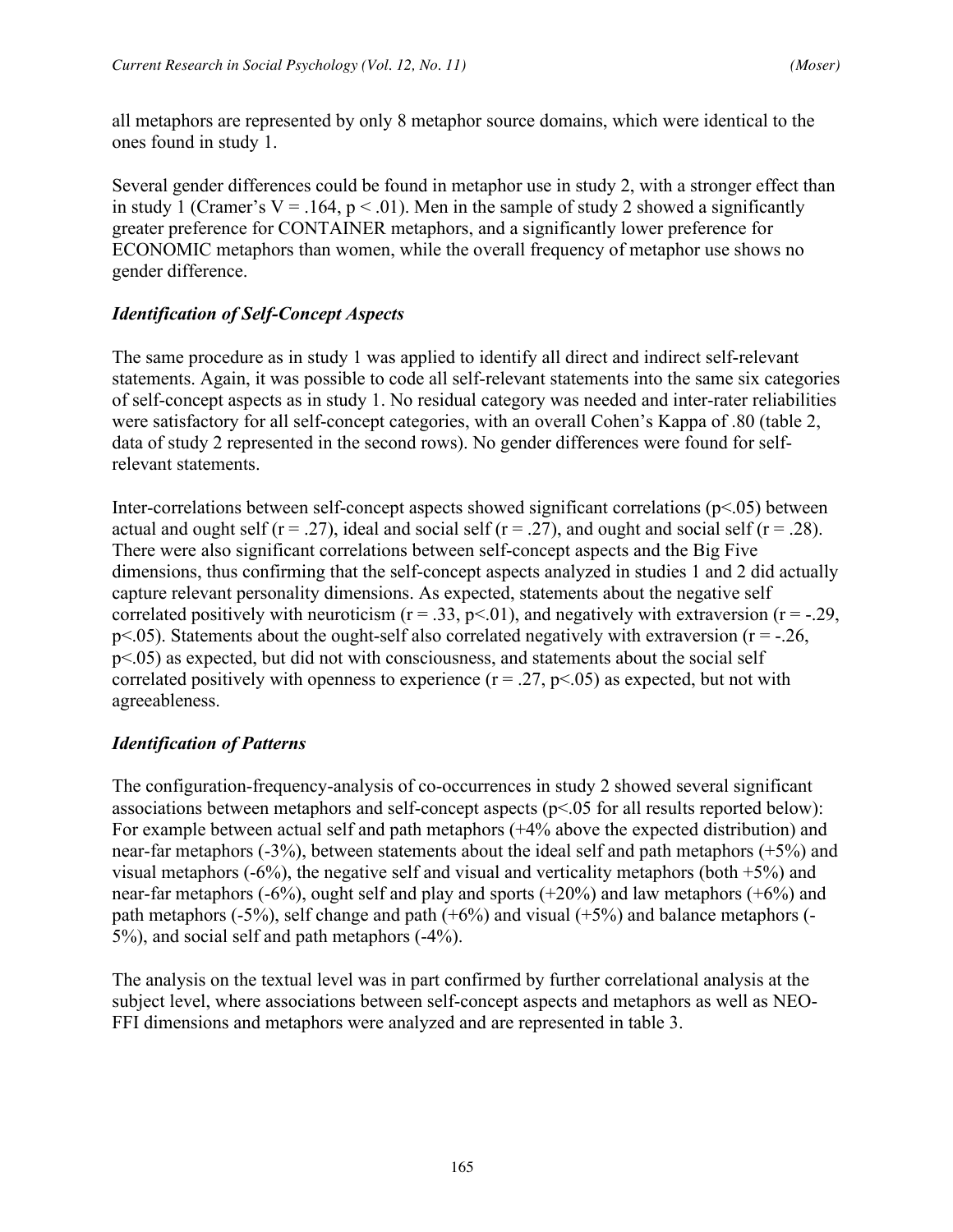| Table 5. Cui relations between intelaptions, Self-Concept Aspects, & Dig 5 Dimensions |         |         |                               |             |            |         |                                    |         |         |         |                           |
|---------------------------------------------------------------------------------------|---------|---------|-------------------------------|-------------|------------|---------|------------------------------------|---------|---------|---------|---------------------------|
|                                                                                       |         |         | ActualIdeal NegativeOughtSelf |             |            |         | SocialAgree- Open-Extra Neuro-Con- |         |         |         |                           |
|                                                                                       | Self    | Self    | Self                          | Self        | ChangeSelf |         | ablenessness                       |         |         |         | version ticism sciousness |
|                                                                                       |         |         |                               |             |            |         |                                    |         |         |         |                           |
| Science&technology                                                                    | $.32*$  | .18     | .02                           | .19         | .09        | .19     | $.26*$                             | .21     | $-.03$  | $-0.01$ | .08                       |
| Container                                                                             | $.26*$  | $-13$   | .18                           | .11         | $.53**$    | .24     | .14                                | $.30*$  | .07     | .08     | .02                       |
| Path                                                                                  | $.43**$ | .15     | .17                           | .24         | $.32*$     | $.30*$  | .03                                | $.28*$  | $-.05$  | $-16$   | .04                       |
| Visual                                                                                | $.50**$ | .05     | .10                           | $.33*$      | $.45**$    | $.29*$  | .12                                | $-06$   | $-01$   | $-0.03$ | $-13$                     |
| Balance & weight                                                                      | $.31*$  | .18     | .17                           | .24         | .18        | $42**$  | .15                                | .05     | .04     | .01     | .12                       |
| Fighting                                                                              | .23     | .12     | .27                           | .35         | .04        | $.27*$  | 04                                 | .00     | .04     | $-16$   | .04                       |
| Law                                                                                   | .16     | .20     | .03                           | $.32*$      | .14        | $.33*$  | .05                                | .09     | $-10$   | $-.04$  | .12                       |
| Economy                                                                               | .09     | $-0.01$ | .12                           | $.30*$      | .13        | .20     | $-18$                              | $-0.05$ | .03     | $-17$   | .23                       |
| <b>Bonding</b>                                                                        | .17     | .14     | .22                           | .19         | $.39**$    | .14     | $-14$                              | .14     | $-14$   | $.36**$ | $-06$                     |
| Verticality                                                                           | $-0.05$ | $-18$   | .05                           | .20         | .09        | $-12$   | $-01$                              | $-12$   | $-21$   | .07     | $-18$                     |
| Nature                                                                                | .29*    | .05     | $29*$                         | .10         | 33**       | $-0.04$ | .05                                | $-0.02$ | $-01$   | .00     | $-0.23$                   |
| Body                                                                                  | .17     | .14     | .18                           | $.29*$      | .24        | $33***$ | $.25*$                             | $-11$   | .02     | .07     | $-.01$                    |
| Play & sports                                                                         | $.33**$ | .12     | $-04$                         | $.33**-.03$ |            | 33**    | .05                                | .24     | $-06$   | $-10$   | $-0.08$                   |
| <b>Illness</b>                                                                        | $-0.05$ | .24     | .01                           | $-16$       | .13        | .24     | $-11$                              | .07     | .09     | $-0.03$ | .07                       |
| Acoustic                                                                              | .16     | .01     | .01                           | -.09        | .10        | .09     | .05                                | $-17$   | $-10$   | $-0.01$ | $-17$                     |
| Near & far                                                                            | .13     | .10     | .21                           | .03         | 23         | $.27*$  | .07                                | .03     | .21     | .01     | .08 <sub>0</sub>          |
| Part & whole                                                                          | .19     | .02     | $-10$                         | .20         | 25         | $25**$  | .18                                | .18     | .22     | $-11$   | .15                       |
| Art                                                                                   | .07     | -.19    | .05                           | -.04        | $-0.02$    | $-12$   | $-13$                              | $-21$   | $-08$   | .17     | .05                       |
| Cycle                                                                                 | $-18$   | .02     | $-13$                         | $-20$       | .09        | .07     | 22                                 | $-0.03$ | .21     | $-10$   | .20                       |
| Front & back                                                                          | $.38**$ | .09     | $-14$                         | .21         | .17        | .12     | .18                                | .13     | .01     | $-15$   | .01                       |
| Tactile                                                                               | 23      | .05     | .16                           | .11         | $-00.$     | .17     | .04                                | .04     | $-0.03$ | -.09    | $-19$                     |
| Residual metaphors                                                                    | .07     | .00     | .11                           | .00         | .16        | .13     | .13                                | .16     | $-0.01$ | $-13$   | $-0.23$                   |

**Table 3. Correlations between Metaphors, Self-Concept Aspects, & Big 5 Dimensions**

\*\* = p < .01, \* = p < .05

# **DISCUSSION - STUDY 2**

Both levels of analysis, metaphor source domains and self-concept aspects could be reliably confirmed in study 2 for a larger sample under more standardized conditions, which was the central aim of study 2. Again a very small number of only eight metaphor source domains sufficed to describe 71% of all metaphorical expressions found in the written texts (68% in study 1). Content analysis of self-concept aspects was further confirmed by the additional assessment with the NEO-FFI dimensions and showed significant correlations between self-concept aspects and the dimensions of the five factor model of personality as expected. Exceptions were found for the ought self, which correlated negatively with extraversion as expected, but not with consciousness, and for the social self, which correlated positively with openness to experience as expected, but not with agreeableness.

The correlations between metaphors, self-concept aspects and big five dimensions at the individual subject level in study 2 gave further insight into the metaphorical representation of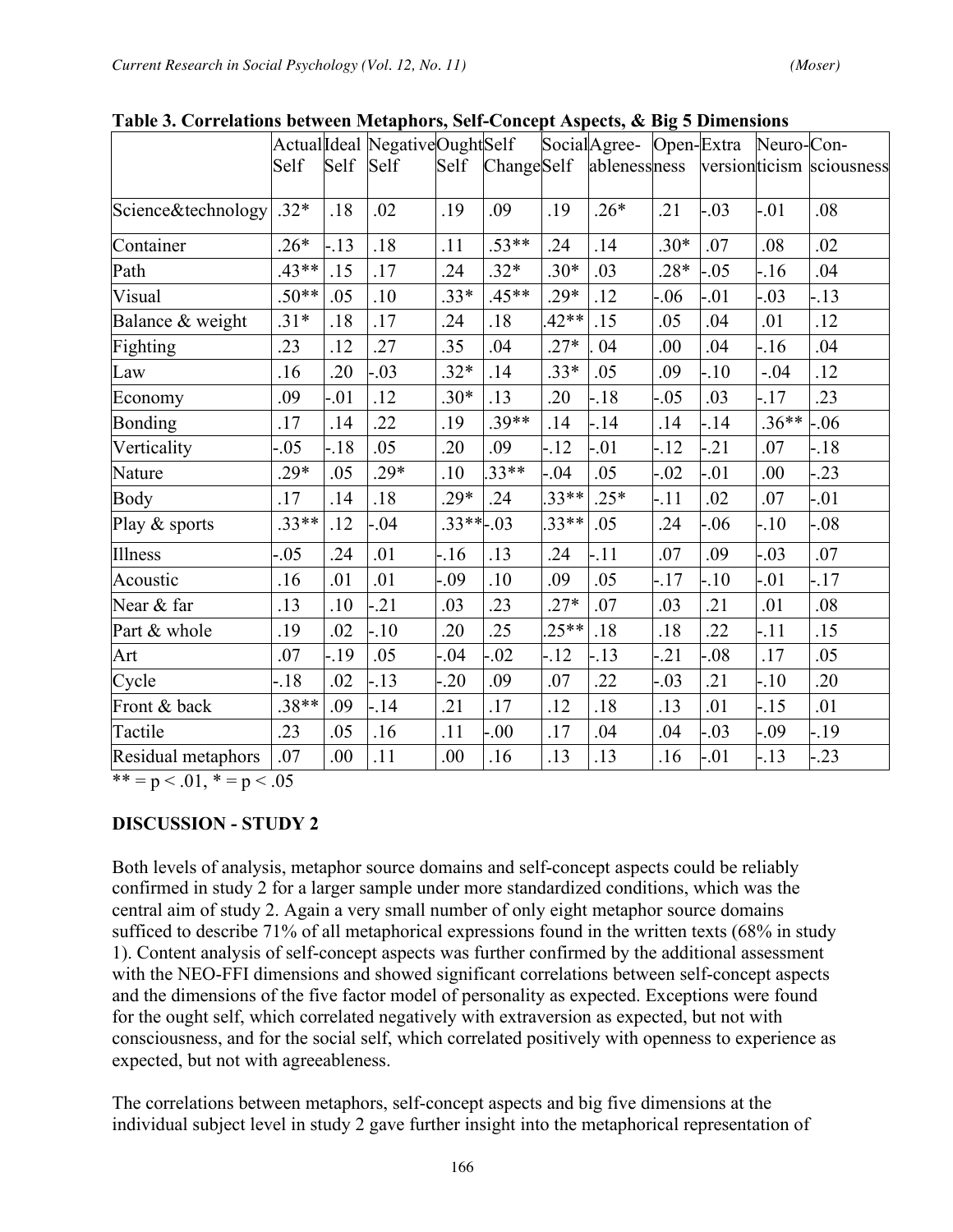self-knowledge. As shown in table 3, SCIENCE and TECHNOLOGY metaphors correlated significantly with statements about the actual self and agreeableness. This most likely reflects the typical language use and social norms of the student sample, where technical terms and scientific expressions are widely accepted and representative of the actual self and the relevant peer group of fellow students. Container metaphors correlated with statements about self change and the NEO-FFI dimension "openness to experience". This is not surprising either, because in western industrial countries the self is often metaphorically conceptualized as CONTAINER, which needs to be *"opened up to changes and new experiences"*(Lakoff & Johnson, 1980; Wolf, 1994). Similarly, PATH metaphors also correlated with actual self, self change, social self, and openness to experience, which can exemplified by examples of metaphorical speech such as *"finding one's path", "being on the right path", "being at a crossroad", "heading in the same direction*" etc. and thus suitable to expressing companionship, processes of self-search, selfassurance and self-orientation in times of change. VISUAL metaphors correlated with actual, ought, and social self and self change statements, thus reflecting the cultural prominence of *"seeing"* as synonymous to *"knowing"* about one self (D'Andrade, 1995). BALANCE and WEIGHT metaphors correlated with statements about the actual and social self, metaphorically mapping the experience of being *"balanced"* or *"unbalanced"* within oneself as well as in social relations. FIGHTING metaphors only correlated with the social self, indicating that *"fighting, losing, winning and fleeing"* always needs an ally or an enemy. LAW metaphors are the metaphorical representation of norms, rituals and social conventions, and are consequently correlated with statements about the ought-self and social self. ECONOMIC metaphors correlated only with the ought self, possibly reflecting individual levels of reciprocity in social relationships and levels of achievement participants set themselves, representing their respective costs and rewards in economic metaphors. BONDING metaphors correlated with statements about self change, but also with neuroticism, possibly reflecting the need to change social ties or the desire for more social ties. NATURE metaphors were correlated with actual and negative self and self change, reflecting the perception of personal *"growth one lacked, possessed or aimed to achieve"*. Metaphors referring to BODILY FUNCTIONS were correlated with ought self, social self and agreeableness, and thus reflecting what is culturally and socially acceptable in terms of basic needs such as *"hunger, thirst, digestion"* etc. Similar to LAW metaphors, PLAY and SPORTS metaphors are often used to represent social norms and cultural conventions, and were consequently correlated with the actual self, ought and social self. PART-WHOLE metaphors were correlated with the social self, thus mapping metaphorically the extent to which one *"felt part or not of a larger social network"* and *"embedded"* in a whole. Last, FRONT-BACK metaphors were correlated with the actual self, thus showing the participants' current orientation in a metaphorical space, representing norms, goals and significant others in that personal space and in relation to the self.

# **GENERAL DISCUSSION**

It was the aim of the research presented here to look at conventional metaphors of the self as a symbolic environment. It was hypothized that talking about oneself and the different aspects of self-schemata would a) require the use of metaphors, and b) follow conventional metaphor use by drawing metaphors from a limited pool of widely spread conventional metaphor source domains. This is of great interest to social psychologists, because looking at metaphors of the self will reveal the interaction between social and cultural concepts and self-knowledge at a micro-level. It would also mean that the notion of *"*authenticity*"* of self-knowledge would have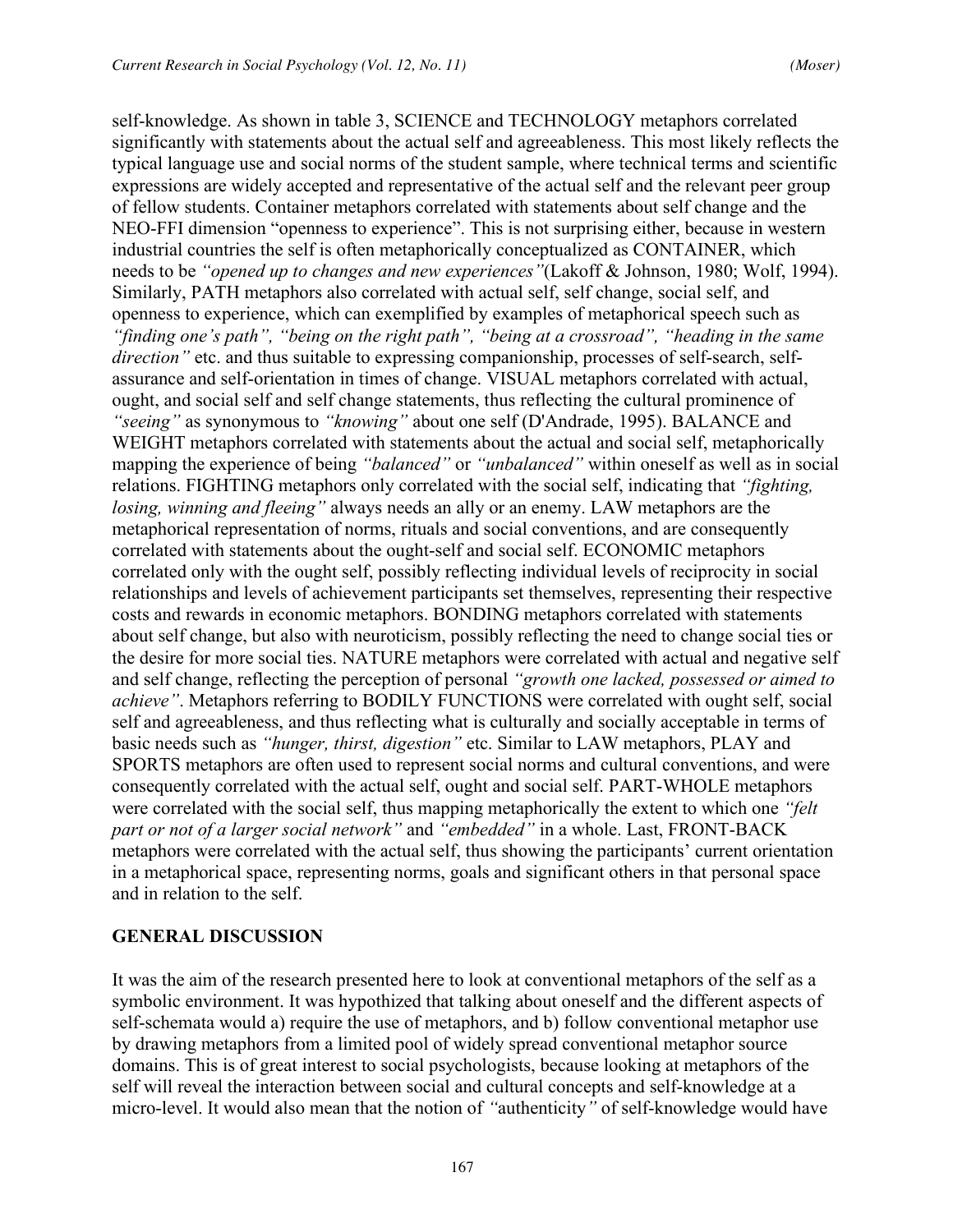to be discussed critically from both a methodological and theoretical point of view. This is of special importance for research on the self as it relies to a large extent on verbal data.

As the results show, the complex topic of the self is largely expressed in terms of conventional metaphors. In both studies, the same limited number of conventional metaphor source domains was found when people talked about the self. These conventional metaphor source domains consist either of concrete experiences, which are often originally of a physical nature, such as *"walking along a path", "being ill",* or else refer to central cultural skills, such as the use of technical devices, like *"driving a car", "using a computer"*, and so forth. These concrete experiences are used as metaphor models to express and communicate the individual experiences of the abstract concept of "self".

In study 2, it was possible to confirm the metaphor source domains found in study 1 for the chosen sampling frame of university students and to relate the results of the content analysis of self-concept aspects in study 1 to the NEO-FFI dimensions as expected. Study 2 also provided further insight into the metaphorical mapping of the self-concept. The dominance of SCIENCE and TECHNOLOGY metaphors revealed a metaphor use typical for the student samples in both studies. The self was often metaphorically represented as a CONTAINER, thereby following cultural norms of representation in western societies (D'Andrade & Strauss, 1992; Lakoff, 1987). The importance of self change at the point of graduation from university was represented by using PATH and NATURE metaphors. VISUAL metaphors were often used synonymous for knowledge. Equally important was the metaphorical representation of social ties by using BALANCE and BONDING metaphors, but also FIGHTING metaphors to indicate boundaries and conflict, and the importance of following rules by using PLAY and SPORTS metaphors. Despite individual differences, speaking and writing about the self seems to be primarily governed by social and cultural conventions, which are represented in the conventional metaphors used in both samples. At the same time, it is also important to note that the use of conventional metaphors will also ensure communication, whereas new and unconventional metaphors always pose the risk of misunderstanding.

It is important to note that at this point the results are limited to the students samples used in both studies and cannot be generalized beyond that particular sampling frame. Further research should therefore aim to expand the knowledge about metaphorical representations of self-knowledge to other (sub-)cultures. It will be important to study whether the same few metaphor source domains and conventional metaphors are used to describe the self and whether metaphor preferences and/or rank of preferred metaphor source domains differ. Whereas metaphors based on physical abilities such as movement, taste, sight, and so forth, should not differ very much, metaphors based on cultural and technical skills should differ according to educational background, age group, and subculture to name only a few.

Still, the presented research puts forward several questions at the theoretical and methodological level. First it is important to note that metaphor analysis alone will not be able to solve the fundamental question of the relation between language and cognition, which of course is implied in this research. Yet at the same time, the proposed method of metaphor analysis highlights the question of how the self relates to language as one of the main agents of socialization and enculturation. From the point of view of metaphor analysis and the results of the presented studies, the individual "metaphorical self" seems not to be defined by unique or innovative metaphors for private and inner experiences, but rather by a specific individual combination of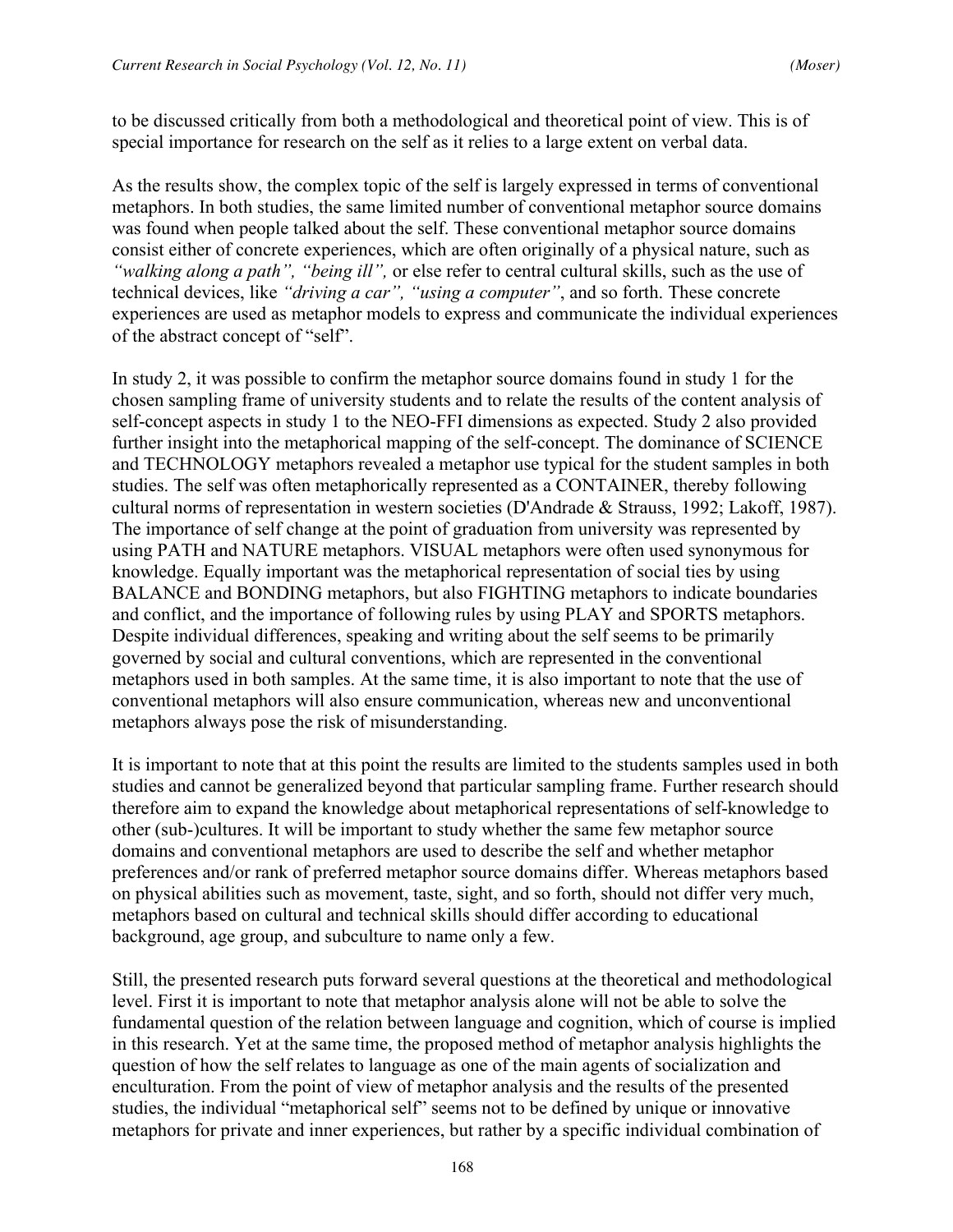conventional, everyday metaphors. The conventional metaphors are themselves part of a limited pool of culturally and socially acceptable representations of knowledge about the self and selfrelated processes and experiences.

## **Methodological Implications**

This puts forward many questions of what is actually measured when the self is assessed through standardized scales or open questions. Is it the explicit content of self-statements, the selfknowledge revealed in statements such as *"I am ambitious"*? Or is it rather implicit in the way the self is expressed metaphorically as a fighter, as a wanderer on a path, an actor on a stage? And how do the two aspects of self-expression, self-knowledge and metaphorical structure relate to each other? Is one an explicit and the other an implicit measure of self? And what does an implicit metaphorical measure reveal about the self if the metaphors used are conventional and not idiosyncratic? These are central questions for a field of research concerned with a construct described as a set of believes about the self (Baumeister, 1998). How are these beliefs shaped by cultural and social conventions inherent in the language used to express them? What is it social psychologists measure and describe in statements, scales, and interviews and to what extent might methods in self-concept research be advanced by measuring the culturally shared knowledge about the self as represented in metaphors – carefully and reliably? If we agree that metaphor models might play an important role when assessing the self, this suggests further underlying questions about research practices in studying the self: What are the defining features of the self? Is the self expressed authentically when participants talk about themselves in interviews, give statements such as in the TST by Kuhn or respond to standardized questionnaires? Can the personal information given by participants be interpreted directly as "the self," on an item-by-item basis, where values on the self-concept scale or the structure of the self-narration reveal directly the internal workings of the unique, authentic, and highly individualistic self? Or might the uniqueness, authenticity, and individuality of the self be considered instead as the specific individual choice and combination of culturally and socially defined schemata of possible self-conceptions, for example as being typical of a student sample where technical metaphors might result in higher agreement because they fit the socially accepted language use for students? A cursory perusal of often used self-concept scales such as the Frankfurt self-concept scales (Deusinger, 1986) shows that many items contain metaphors, which is not surprising, since the self has to be expressed in concrete terms. A systematic analysis of metaphors in standardized self-concept scales, and secondary analyses of responses to these items, might reveal whether there are systematic differences in answers in relation to the metaphors used, and whether the metaphorical structure of items should be given more consideration.

#### **Practical Implications of Individual Metaphor Preferences**

The individual metaphor preferences in study 1 raise the question of how to understand these differences and their possible consequences for self perception and action. So far, there exist a few empirical studies indicating that metaphors might have functions similar to those of implicit theories (Dweck, 1996), mind-sets (Gollwitzer, 1990), habits (Aarts & Dijksterhuis, 2000) and automatic behavior (Bargh & Barndollar, 1996). One of these is the experimental study by Gentner and Gentner (1983) on metaphor models of electricity that was mentioned above. Equally, the study by Ottati et al. (1999) has shown that metaphors influence information processing of self-relevant information: If the metaphors used to convey a message were seen as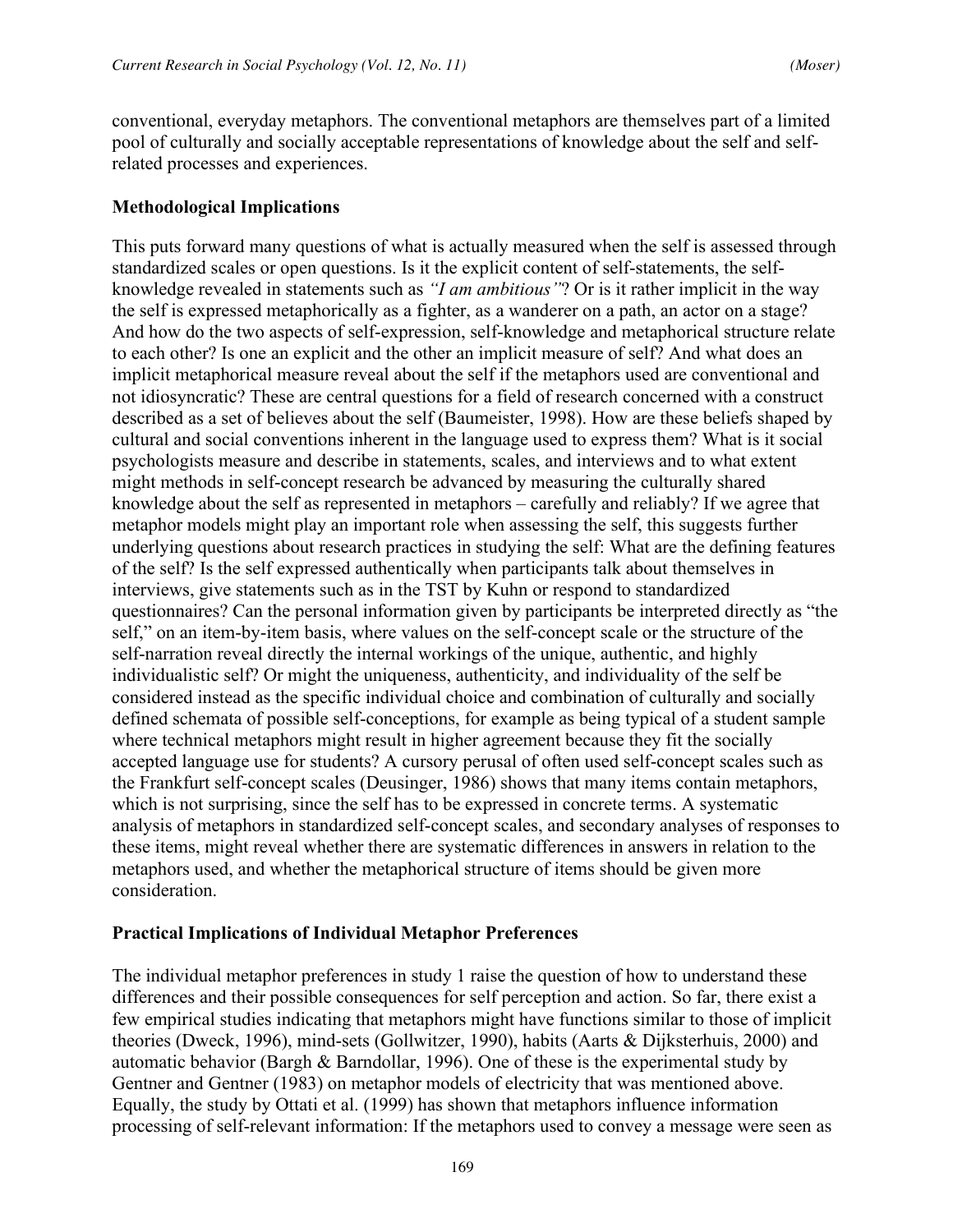self-descriptive, people considered these messages as more important and payed more attention even if the content of the message itself was negative. The experiments not only showed the persuasive power of metaphors, but also the important link between metaphors and selfknowledge. The findings are also consistent with further studies showing that the use of metaphors facilitates negotiation (Loewenstein et al., 1999; Thompson et al., 2000). Metaphors have also been applied to study inter-group relations in social and organisational psychology, especially in the case of organisational change, where metaphors can be used to explicate different perspectives and help to manage processes of social categorization of in- and out-group relationships (Tsoukas, 1991; Bouwen, 1998; Palmer & Dunford, 1996; Putnam, Phillips & Chapman, 1996; Klimoski & Mohammed, 1994; Hill & Levenhagen, 1995; Moser, 2004). Up to date, the practical implications of metaphors for knowledge management processes and negotiations have not been fully explored yet. In addition, the analysis of individual differences in metaphor use would be of clinical interest and support approaches in psychotherapy, which use metaphors to alter individual self perception and problem-solving skills (Combs & Freedman, 1990; Efran, Lukens, & Lukens, 1990; Roderburg, 1998; Schachtner, 1999; Siegelman, 1990).

#### **Theoretical Implications for the Study of the Self in Social Psychology**

An ecological conception of self may provide additional help in understanding the relation of language and self and the role of metaphors. Hormuth (1990) studied the influence of the physical environment on relocation and self-change processes and, in his "ecology of self", postulated that things have the following functions for the self: Things enable the performance of self-relevant actions, either by being instrumental (the guitar to play music) or by providing the necessary physical setting (mountains for skiing); things can activate self-relevant cognitions, such as memories or important goals (looking at pictures, visiting the old school); things enable self-presentation strategies (clothes, music collection); and things can afford certain behaviors and provide the setting for certain behaviors (sitting on a chair, being quiet in church).

When applying this to language from an individual point of view, language is first of all a symbolic environment for the individual that offers certain patterns of interpretation, such as metaphor models. People have to acquire an adequate mastery of language before they are able to make selective use of the symbolic environment of language and possibly even add to it. Based on such an understanding of language, metaphors can be defined as part of the symbolic environment, and postulated to have functions similar to those of the physical environment (Moser, 2003): Metaphors help to express and communicate inner needs and feelings (feelings of joy, anger, fear), metaphors might activate self-relevant cognitions if they conform to individual attitudes (sport lovers react strongly to messages using sports metaphors), and metaphors can be used as self-presentation strategies by conveying a desired image of the future self to others in the sense of Goffman, e.g. the desire to appear young(er) by using metaphors popular with teenagers. Metaphors may thus be defined as mind settings in the symbolic environment (Moser, 2003), in analogy to the concept of behavior settings in the physical environment (Barker, 1968). As mind settings, metaphors are relevant for self-perception and behavior. At the same time, metaphors do not determine the self or behavior. They are, as the term mind setting suggests, a frame of reference for thought, emotions and actions that should be considered when studying the self.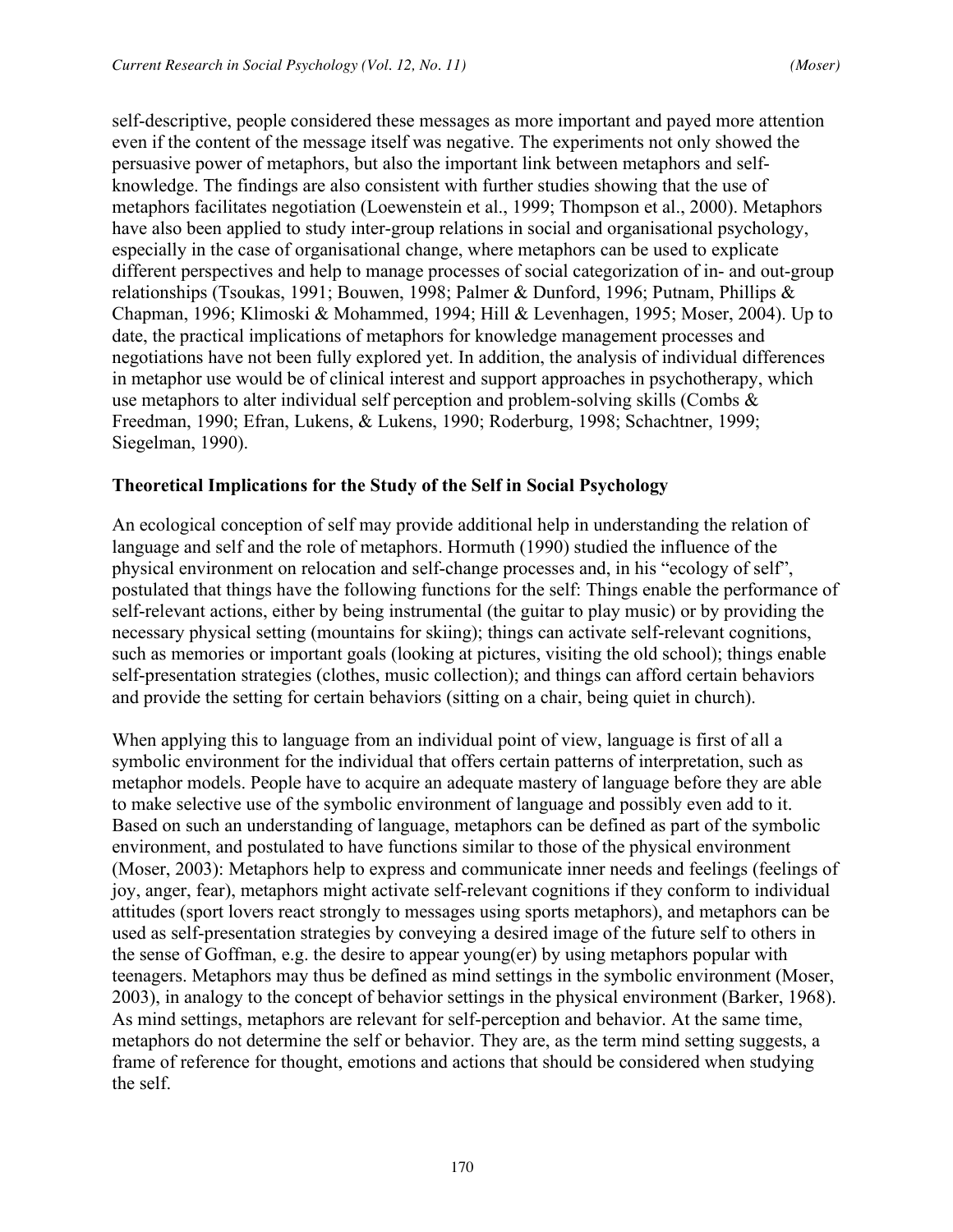# **REFERENCES**

Aarts, H., & Dijksterhuis, A. (2000). Habits as knowledge structures: Automaticity in goaldirected behavior. Journal of Personality and Social Psychology, 78(1), 53-63.

Allbritton, D. W. (1995). When metaphors function as schemas: Some cognitive effects of conceptual metaphors. Methaphor and Symbolic Activity, 10(1), 33-46.

Anderson, J. R. (1996). Kognitive Psychologie (2<sup>nd</sup> ed.). Heidelberg: Spektrum Akademischer Verlag.

Baldauf, C. (1997). Metapher und Kognition. Grundlagen einer Theorie der Alltagsmetapher. Frankfurt a.M.: Peter Lang.

Ballarini, L. (1988). Metaphor and teen-ager talk. Metaphor, Communication & Cognition(2), 95-99.

Bargh, J. A., & Barndollar, K. (1996). Automaticity in action: The unconscious as repository of chronic goals and motives. In P. M. Gollwitzer  $& J. A.$  Bargh (Eds.), The psychology of action. Linking cognition and motivation to behavior. New York: Guildford.

Barker, R. G. (1968). Ecological psychology. Stanford, CA: Stanford University Press.

Baumeister, R. F. (1998). The self. In D. T. Gilbert, S. T. Fiske & G. Lindzey (Eds.), The handbook of social psychology (4th ed., pp. 680-740). Boston, MA: McGraw-Hill.

Baumeister, R. F. (1998). The self. In D. T. Gilbert, S. T. Fiske & G. Lindzey (Eds.), The handbook of social psychology (4th ed., pp. 680-740). Boston, MA: McGraw-Hill.

Borkenau, P., & Ostendorf, F. (1993). Neo-Fünf-Faktoren-Inventar (NEO-FFI) nach Costa und McCrae. Handanweisung. Göttingen: Hogrefe.

Bouwen, R. (1998). Relational construction of meaning in emerging organization contexts. European Journal of Work and Organizational Psychology, 7(3), 299-319.

Someren, H. P. A. Boshuizen, T. de Jong & P. Reimann (Eds.), Learning with multiple representations (pp. 175-196). Oxford: Elsevier.

Buchholz, M. B. (1996). Metaphern der 'Kur'. Eine qualitative Studie zum psychotherapeutischen Prozess. Opladen: Westdeutscher Verlag.

Combs, G., & Freedman, J. (1990). Symbol, story, ceremony. Using metaphor in individual and family therapy. London: Norton.

Cooley, C. H. (1902). Human nature and the social order (Neuauflage 1964: New York: Schoken ed.). New York: Scribner's Sons.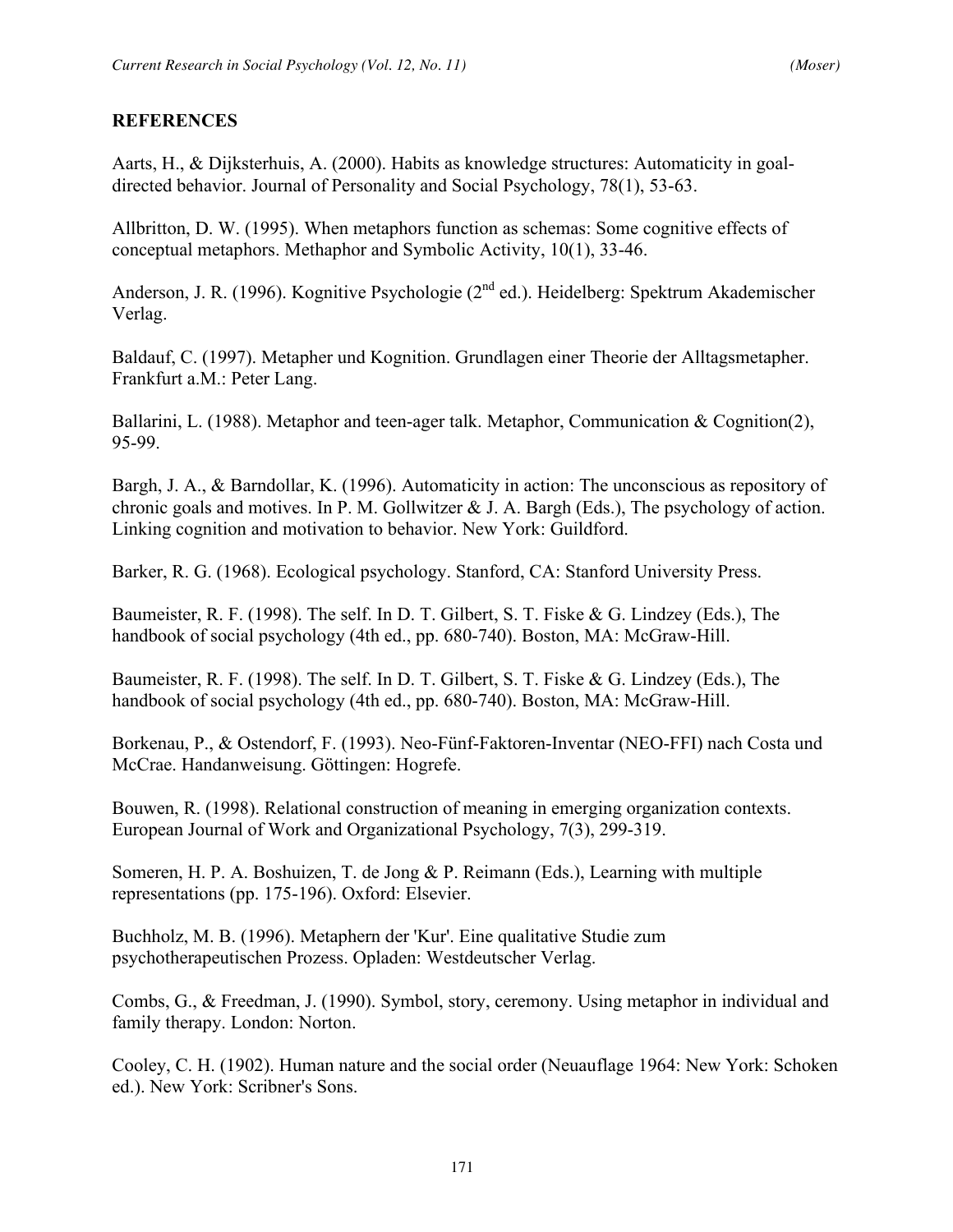Coupland, N., & Coupland, J. (1995). Discourse, identity, and aging. In J. F. Nussbaum & J. Coupland (Eds.), Handbook of communication and aging research (pp. 79-103). Mahwah, NJ: Erlbaum.

Csikszentmihalyi, M., & Rochberg-Halton, E. (1981). The meaning of things: Domestic symbols and the self. Cambridge: Cambridge University Press.

D'Andrade, R. (1995). The development of cognitive anthropology. Cambridge: Cambridge University Press.

D'Andrade, R., & Strauss, C. (Eds.). (1992). Human motives and cultural models. Cambridge: Cambridge University Press.

Deaux, K. (1996). Social identification. In E. T. Higgins & A. W. Kruglanski (Eds.), Social psychology. Handbook of basic principles (pp. 777-798). New York: Guilford.

Debatin, B., Jackson, T. R., & Steuer, D. (Eds.). (1997). Metaphor and rational discourse. Tübingen: Niemeyer.

Deusinger, I. M. (1986). Die Frankfurter Selbstkonzeptskalen (FSKN). Göttingen: Hogrefe.

Dittmar, H. (1992). The social psychology of material possessions. To have is to be. Hertfordshire: Harvester Wheatsheaf.

Dutke, S. (1994). Mentale Modelle: Konstrukte des Wissens und Verstehens. Kognitionspsychologische Grundlagen für die Software-Ergonomie. Göttingen: Verlag für Angewandte Psychologie.

Dweck, C. S. (1996). Implicit theories as organizers of goals and behavior. In P. M. Gollwitzer & J. A. Bargh (Eds.), The psychology of action. Linking cognition and motivation to behavior (pp. 69-90). New York: Guildford Press.

Edwards, D., & Potter, J. (1992). Discursive psychology. London: Sage.

Efran, J. S., Lukens, M. D., & Lukens, R. J. (1990). Language, structure, and change. Frameworks of meaning in psychotherapy. London: Norton.

Fiedler, K., Semin, G. R., Finkenauer, C., & Berkel, I. (1995). Actor-observer bias in close relationships: The role of self-knowledge and self-related language. Personality and Social Psychology Bulletin, 21(5), 525-538.

Franzoi, S. L. (1996). Social psychology. Dubuque, IA: Brown & Benchmark.

Galliker, M., Herman, J., Imminger, K., & Weimer, D. (1998). The investigation of contiguity. Co-occurrence analysis of print media using CD-ROMs as a new date source, illustrated by a discussion on migrant delinquency in a daily newspaper. Journal of Language and Social Psychology, 17(2), 200-219.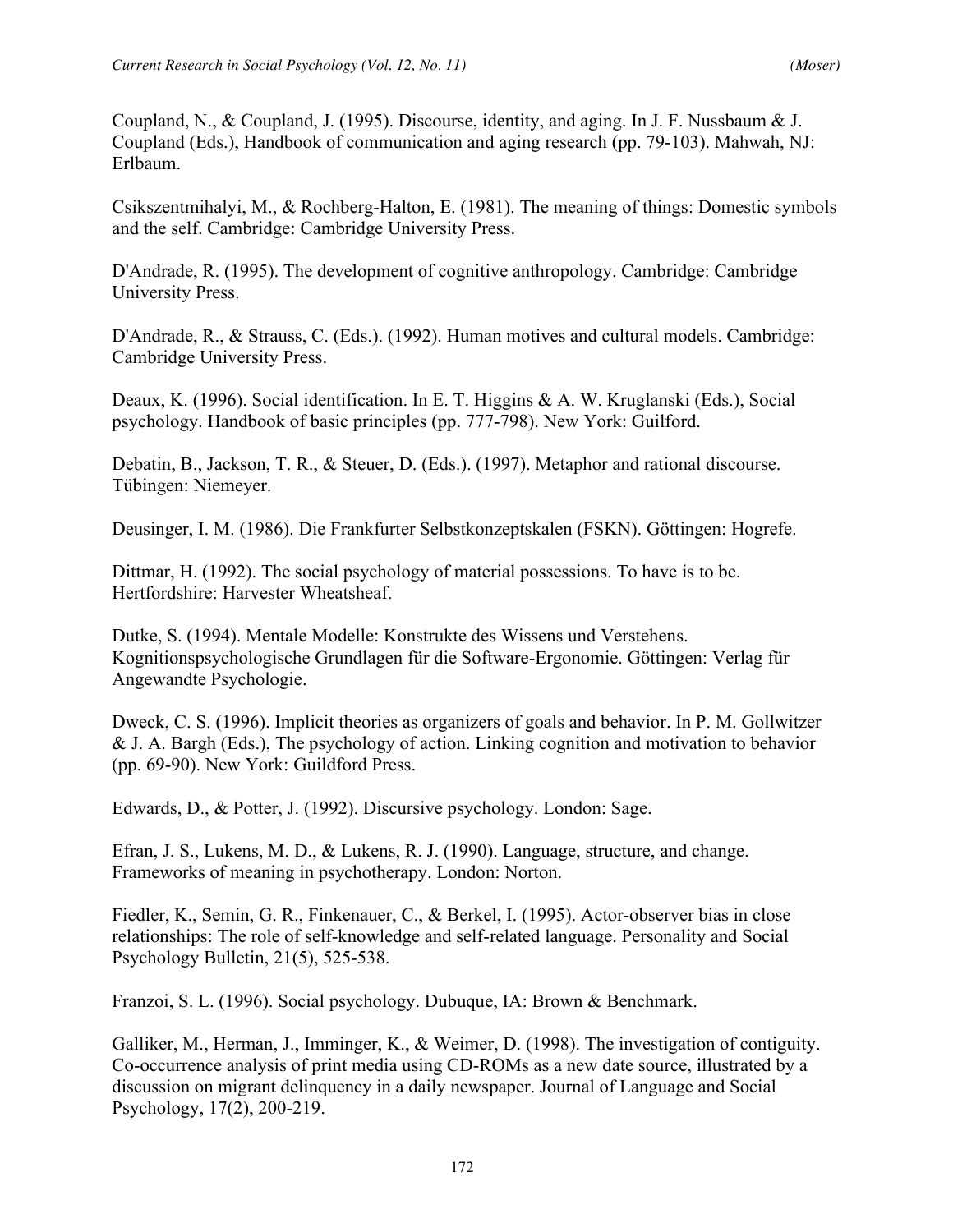Gentner, D. (1989). The mechanisms of analogical learning. In S. Vosniadou  $\& A$ . Ortony (Eds.), Similarity and analogical reasoning (pp. 199-241). Cambridge, MA: Cambridge University Press.

Gentner, D., & Grudin, J. (1985). The evolution of mental metaphors in psychology: A 90-year retrospective. *American Psychologist*(40), 181-192.

Gentner, D., & Gentner, D. R. (1983). Flowing waters and teeming crowds: Mental models of electricity. In D. Gentner & A. L. Stevens (Eds.), Mental models (pp. 99-129). Hillsdale, NJ: Erlbaum.

Gentner, D., & Wolff, P. (2000). Metaphor and knowledge change. In E. Dietrich & A. Marksman (Eds.), Cognitive dynamics: Conceptual change in humans and machines (pp. 295- 342). Mahwah, NJ: Lawrence Erlbaum Associates.

Gergen, K. J., & Gergen, M. M. (1988). Narrative and self as relationship. In L. Berkowitz (Ed.), Advances in experimental social psychology. New York: Academic Press.

Gibbs, R. W., Jr. (1992). Categorization and metaphor understandig. Psychological Review, 99(3), 572-577.

Gibbs, R. W., Jr., & Colston, H. L. (1995). The cognitive psychological reality of image schemas and their transformations. Cognitive Linguistics, 6-4, 347-378.

Gigerenzer, G. (1991). From tools to theories: A heuristic of discovery in cognitive psychology. Psychological Review, 98(2), 254-267.

Giles, H. (1978). Linguistic differentiation in ethnic groups. In H. Tajfel (Ed.), Differentiation between social groups (pp. 361-393). London: Academic Press.

Giles, H., Bourhis, R. Y., & Taylor, D. M. (1977). Towards a theory of language in ethnic group relations. In H. Giles (Ed.), Language, ethnicity, and intergroup relations (pp. 307-348). London: Academic Press.

Glucksberg, S. (1989). Metaphors in conversation: How are they understood? Why are they used? Metaphor and Symbolic Activity(4), 125-143.

Goffman, E. (1959). The presentation of the self in everyday life. New York: Doubleday.

Gollwitzer, P. M. (1990). Action phases and mind-sets. In E. T. Higgins & R. M. Sorrentino (Eds.), Handbook of motivation and cognition. Foundations of social behavior (pp. 53-92). New York: Guilford.

Goodman, N., & Elgin, C. Z. (1989). Revisionen, Philosophie und andere Künste und Wissenschaften. Frankfurt a.M.

Greenwald, A. G., & Pratkanis, A. R. (1984). The self. In R. S. Wyer & T. K. Srull (Eds.), Handbook of social cognition (Vol. III, pp. 129-178). Hillsdale, NJ: Erlbaum.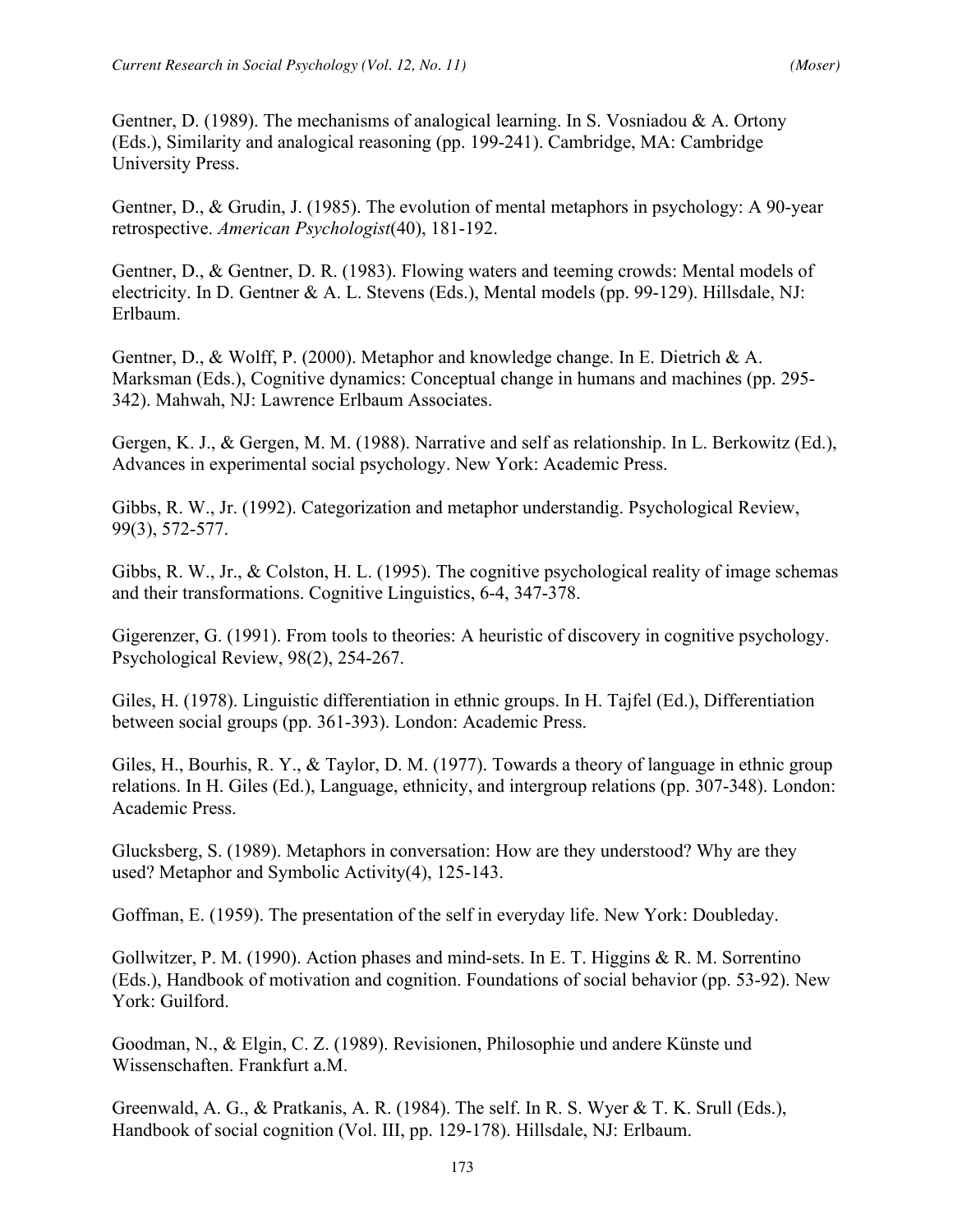Higgins, E. T. (1987). Self-discrepancy: A theory relating self and affect. Psychological Review, 94, 319-340.

Higgins, E. T. (1989). Self-discrepancy theory: What patterns of self-beliefs cause people to suffer? In L. Berkowitz (Ed.), Advances in experimental social psychology (Vol. 22, pp. 96- 136). San Diego, CA: Academic Press.

Higgins, E. T., van Hook, E., & Dorfman, D. (1988). Do self-attributes form a cognitive structure? Social Cognition, 6(3), 177-207.

Hill, R. C., & Levenhagen, M. (1995). Metaphors and mental models: Sensemaking and sensegiving in innovative and entrepreneurial activities. Journal of Management, 21(6), 1057- 1074.

Hormuth, S. E. (1990). The ecology of the self. Relocation and self-concept change. Cambridge: Cambridge University Press.

Jäkel, O. (1997). Metaphern in abstrakten Diskurs-Domänen. Eine kognitiv-linguistische Untersuchung anhand der Bereiche Geistestätigkeit, Wirtschaft und Wissenschaft. Frankfurt a.M.: Peter Lang.

James, W. (1890). The principles of psychology (Neuauflage 1975: Cambridge, MA: Harvard University Press ed.). New York: Holt.

Jones, E. E., & Gerard, H. B. (1967). Foundations of social psychology. New York: Wiley.

Kerby, A. P. (1991). Narrative and the self. Bloomington, IN: Indiana University Press.

Kihlstrom, J. F., & Klein, S. B. (1994). The self as a knowledge structure. In R. S. Wyer, Jr. & T. K. Srull (Eds.), Handbook of social cognition (2nd ed., Vol. I: Basic processes, pp. 153-208). Hillsdale, NJ: Erlbaum.

Klimoski, R., & Mohammed, S. (1994). Team mental model: Construct or metaphor? Journal of Management, 20(2), 403-437.

Kuhn, M. H., & McPartland, T. S. (1954). An empirical investigation of self attitudes. American Sociological Review, 19, 68-76.

Kuhn, T. (1962). The structure of scientific revolutions. Chicago: University of Chicago Press.

Lakoff, G. (1987). Women, fire, and dangerous things. What categories reveal about the mind. Chigago: University of Chicago Press.

Lakoff, G. (1993). The contemporary theory of metaphor. In A. Ortony (Ed.), *Metaphor and thought* (2nd ed., pp. 202-251). Cambridge: Cambridge University Press.

Lakoff, G., & Johnson, M. (1980). Metaphors we live by. Chicago: University of Chicago Press.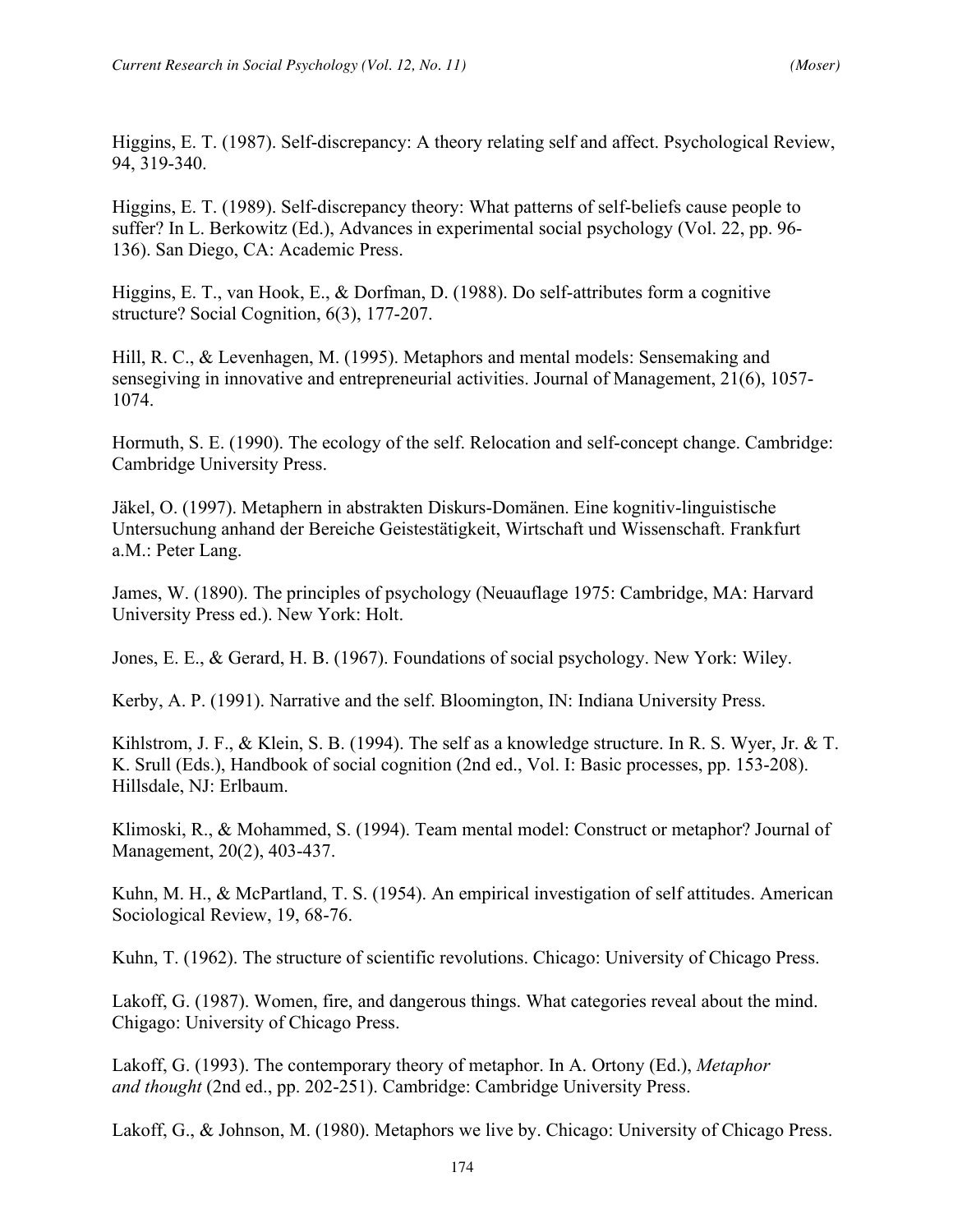Langacker, R. W. (1987). Foundations of cognitive grammar (Vol. 1: Theoretical prerequisites). Stanford: Stanford University Press.

Lankton, C. H., & Lankton, S. R. (1991). Geschichten mit Zauberkraft. Die Arbeit mit Metaphern in der Psychotherapie. München: Pfeiffer.

Liebert, W.-A. (1993). Zur soziohistorischen Dynamik von Sprache und Kognition. Die Emergenz des Metaphernmodells 'Geld ist Wasser' im 19. Jahrhundert. Papiere zur Linguistik, 49(2), 151-157.

Liebert, W.-A. (1995). The lexicon of metaphor models as a mental tool for analogical problemsolving in science. Paper presented at the Current Approaches to the Lexicon. A Selection of Papers Presented at the 18th LAUDSymposion, Duisburg.

Liebkind, K. (1992). Ethnic identity - challenging the boundaries of social psychology. In G. Breakwell (Ed.), Social psychology of identity and self-concept (pp. 147-185). London: Surrey University Press/Academic Press.

Linville, P. W. (1987). Self-complexity as a cognitive buffer against stress-related illness and depression. Journal of Personality and Social Psychology, 52(4), 663-676.

Loewenstein, J., Thompson, L., & Gentner, D. (1999). Analogical encoding facilitates knowledge transfer in negotiation. Psychonomic Bulletin & Review, 6(4), 586-597.

Markus, H. (1982). Self-schemata and processing information about the self. In M. Rosenberg  $\&$ H. B. Kaplan (Eds.), Social psychology of the self-concept (pp. 50-66). Arlington Heights, IL: Davidson.

Markus, H., & Kunda, Z. (1986). Stability and malleability of the self-concept. Journal of Personality and Social Psychology, 858-866.

Markus, H., & Nurius, P. (1986). Possible selves. American Psychologist, 41(9), 954-969.

Markus, H., & Sentis, K. (1982). The self in social information processing. In J. Suls (Ed.), Psychological perspectives on the self (Vol. 1, pp. 41-69). Hillsdale, NJ: Erlbaum.

Markus, H., & Wurf, E. (1987). The dynamic self-concept: A social psychological perspective. Annual Review of Psychology, 38, 299-337.

Markus, H., & Zajonc, R. B. (1985). The cognitive perspective in social psychology. In G. Lindzey & E. Aronson (Eds.), Handbook of social psychology (3rd ed., Vol. I: Theory and method, pp. 137-230). New York: Random House.

Markus, H. R., Kitayama, S., & Heiman, R. J. (1996). Culture and "basic" psychological principles. In E. T. Higgins & A. W. Kruglanski (Eds.), Social psychology. Handbook of basic principles (pp. 857-913). New York: Guilford.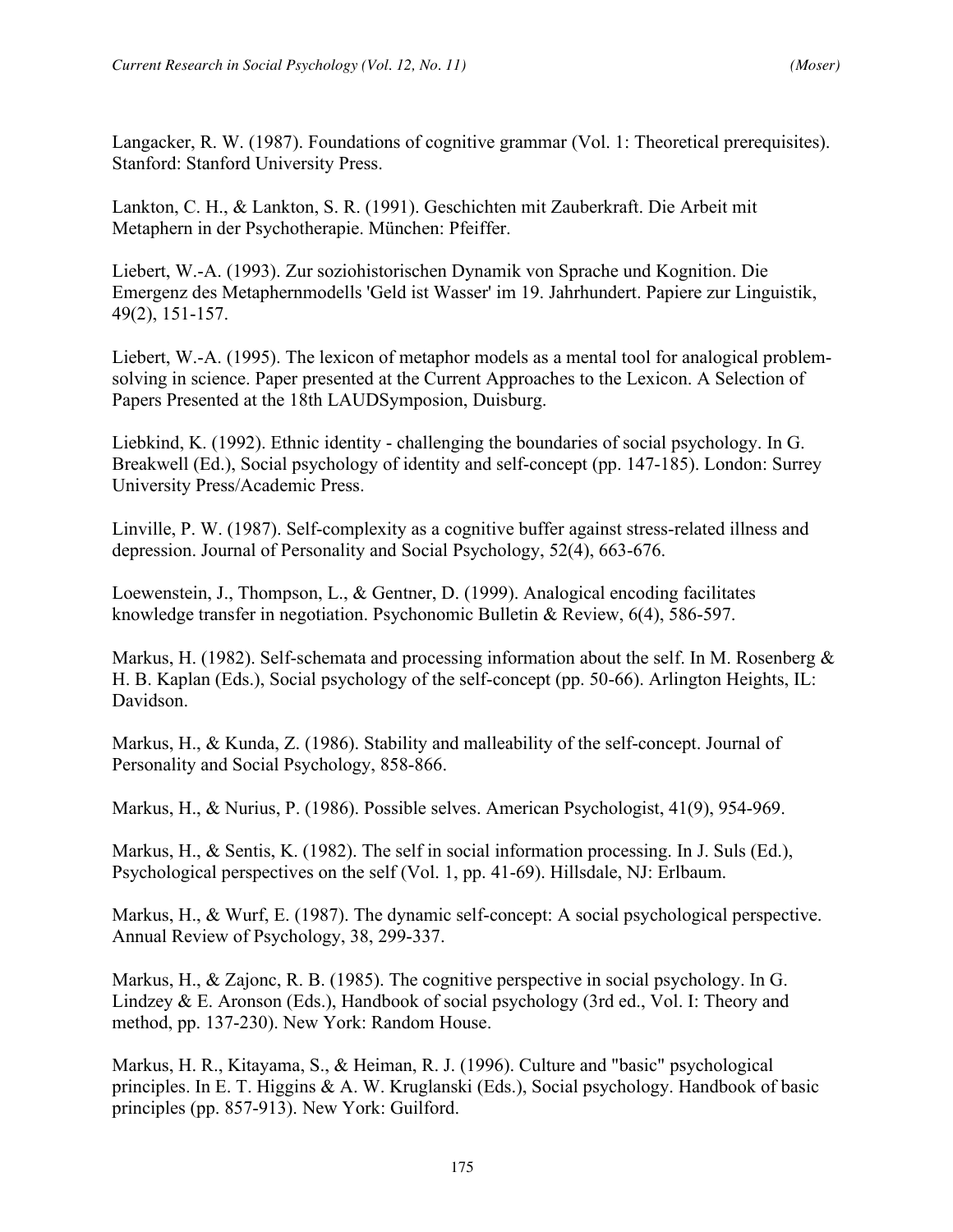McAdams, D. P. (2001). The psychology of life stories. Review of General Psychology, 5(2), 100-122.

McGuire, W. J., McGuire, C. V., Child, P., & Fujioka, T. (1978). Salience of ethnicity in the spontaneous self-concept as a function of one's ethnic distinctiveness in the social environment. Journal of Personality and Social Psychology, 511-520.

Mead, G. H. (1934). Geist, Identität und Gesellschaft (10. ed.). Frankfurt a.M.: Suhrkamp TB Wissenschaft.

Moser, K. S. (2000). Metaphor analysis in psychology - method, theory, and fields of application. Forum: Qualitative Social Research (on-line journal), 1(2), 22 paragraphs, available at: http://qualitative-research.net/fqs-texte/22-00/22-00moser-e.htm.

Moser, K. S. (2003). Metaphern des Selbst. Wie Sprache, Umwelt und Selbstkognition zusammenhängen (2nd ed.). Lengerich: Pabst Science Publishers, available as e-book at www.ciando.com.

Moser, K. S. (2004). The role of metaphors in acquiring and transmitting knowledge. In M. Fischer, N. Boreham & B. Nyhan (Eds.), European perspectives on learning at work. The acquisition of work process knowledge (pp. 148-163). Luxembourg: Cedefop Reference Series 56.

Ortony, A. (1993). Metaphor, language, and thought. In A. Ortony (Ed.), Metaphor and thought (2nd ed., pp. 1-16). Cambridge: Cambridge University Press.

Ortony, A., & Fainsilber, L. (1989). The role of metaphors in descriptions of emotions. In Y. Wilks (Ed.), Theoretical issues in natural language processing (pp. 178-182). Hillsdale, NJ: Erlbaum.

Ottati, V., Rhoads, S., & Graesser, A. C. (1999). The effect of metaphor on processing style in a persuasion task: A motivational resonance model. Journal of Personality and Social Psychology, 77(4), 688-697.

Palmer, I., & Dunford, R. (1996). Conflicting uses of metaphors: Reconceptualizing their use in the field of organizational change. Academy of Management Review, 21(3), 691-717.

Proshansky, H. M. (1978). The city and self-identity. Environment and Behavior, 10, 147-169.

Roderburg, S. (1998). Sprachliche Konstruktion der Wirklichkeit. Metaphern in Therapiegesprächen. Wiesbaden: Deutscher Universitäts Verlag.

Putnam, L. L., Phillips, N., & Chapman, P. (1996). Metaphors of communication and organization. In S. R. Clegg, C. Hardy & W. R. Nord (Eds.), Handbook of organization studies (pp. 375-408). London: Sage.

Ricoeur, P. (1986). The rule of metaphor: Multi-disciplinary studies of the creation of meaning in language. London: Routledge.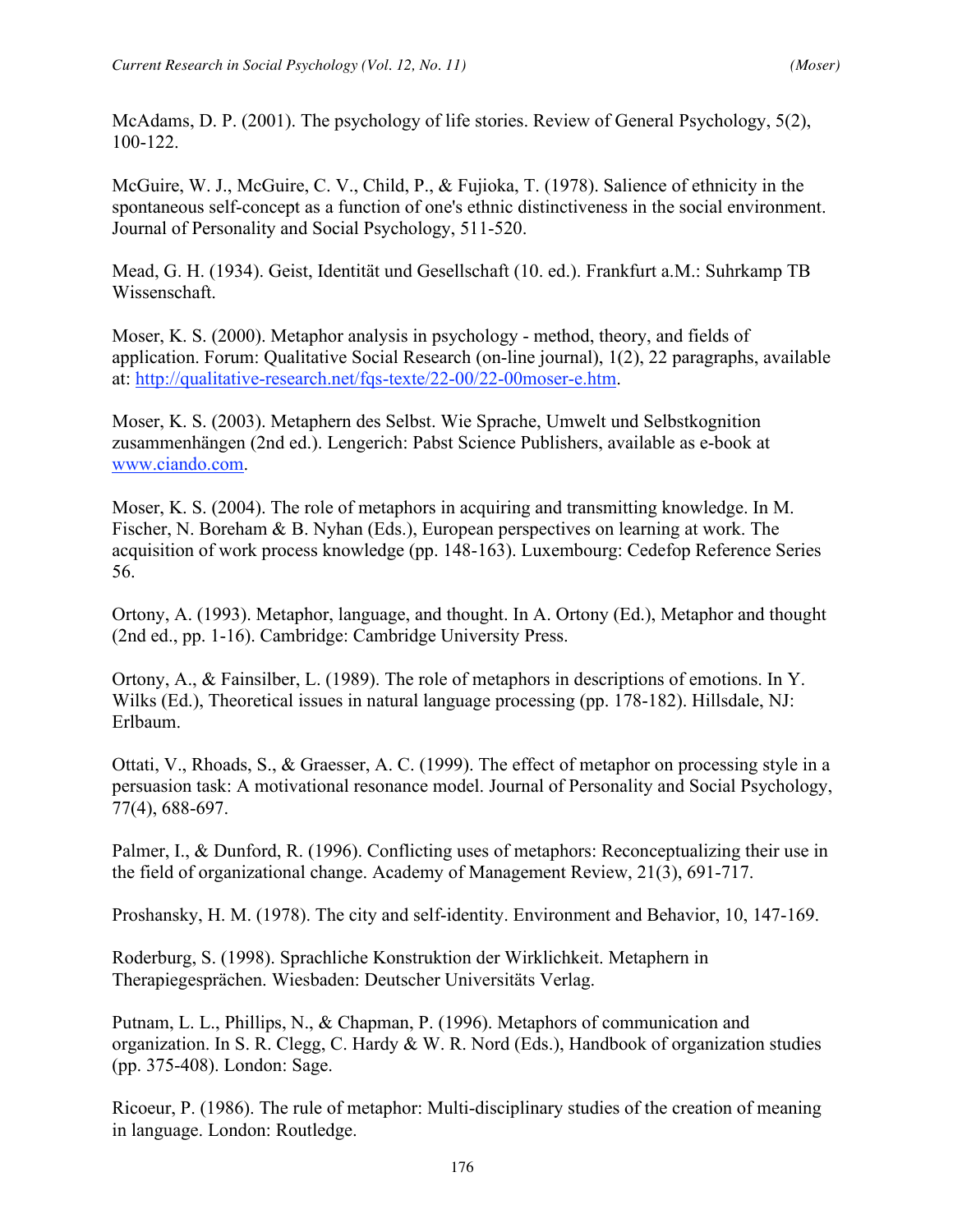Rosenberg, M., & Kaplan, H. B. (Eds.). (1982). Social psychology of the self-concept. Arlington Heights, IL: Davidson.

Schachtner, C. (1999). Ärztliche Praxis. Die gestaltende Kraft der Metapher. Frankfurt a.M.: Suhrkamp TB Wissenschaft.

Schlenker, B. R. (1980). Impression management: The self-concept, social identity, and interpersonal relations. Belmont, CA: Brooks/Cole.

Siegelman, E. Y. (1990). Metaphor and meaning in psychotherapy. New York: Guilford. Singer, J. L., & Kolligian, J., Jr. (1987). Personality: Developments in the study of private experience. Annual Review of Psychology, 38, 533-574.

Singer, J. L., & Kolligian, J., Jr. (1987). Personality: Developments in the study of private experience. Annual Review of Psychology, 38, 533-574.

Smith, M. B. (1991). The metaphorical basis of selfhood. In M. B. Smith (Ed.), Values, self, and society: Toward a humanist social psychology (pp. 73-93). New Brunswick, NJ: Transaction Publishers.

Snygg, D., & Combs, A. W. (1949). Individual behavior: A new frame of reference for psychology. New York: Harper.

Tedeschi, J. T. (1986). Private and public experiences and the self. In R. F. Baumeister (Ed.), Public self and private self (pp. 1-20). New York: Springer.

Thompson, L., Gentner, D., & Loewenstein, J. (2000). Avoiding missed opportunities in managerial life: Analogical training more powerful than individual case training. Organizational Behavior and Human Decision Processes, 82(1), 60-75.

Traugott, E. C. (1985). 'Conventional' and 'dead' metaphors revisited. In W. Paprotté & R. Dirven (Eds.), The ubiquity of metaphor: Metaphor in language and thought. Amsterdam: Benjamins.

Tsoukas, H. (1991). The missing link: A transformational view of metaphors in organzational science. Academy of Management Review, 566-585.

Vosniadou, S., & Ortony, A. (Eds.). (1989). Similarity and analogical reasoning. Cambridge, MA: Cambridge University Press.

White, M., & Epston, D. (1990). Narrative means to therapeutic ends. New York: W.W. Norton.

Wicklund, R. A., & Gollwitzer, P. M. (1982). Symbolic self-completion. Hillsdale, NJ: Erlbaum.

Wolf, H.-G. (1994). A folk model of the "internal self" in light of the contemporary view of metaphor. The self as subject and object. Frankfurt a.M.: Peter Lang.